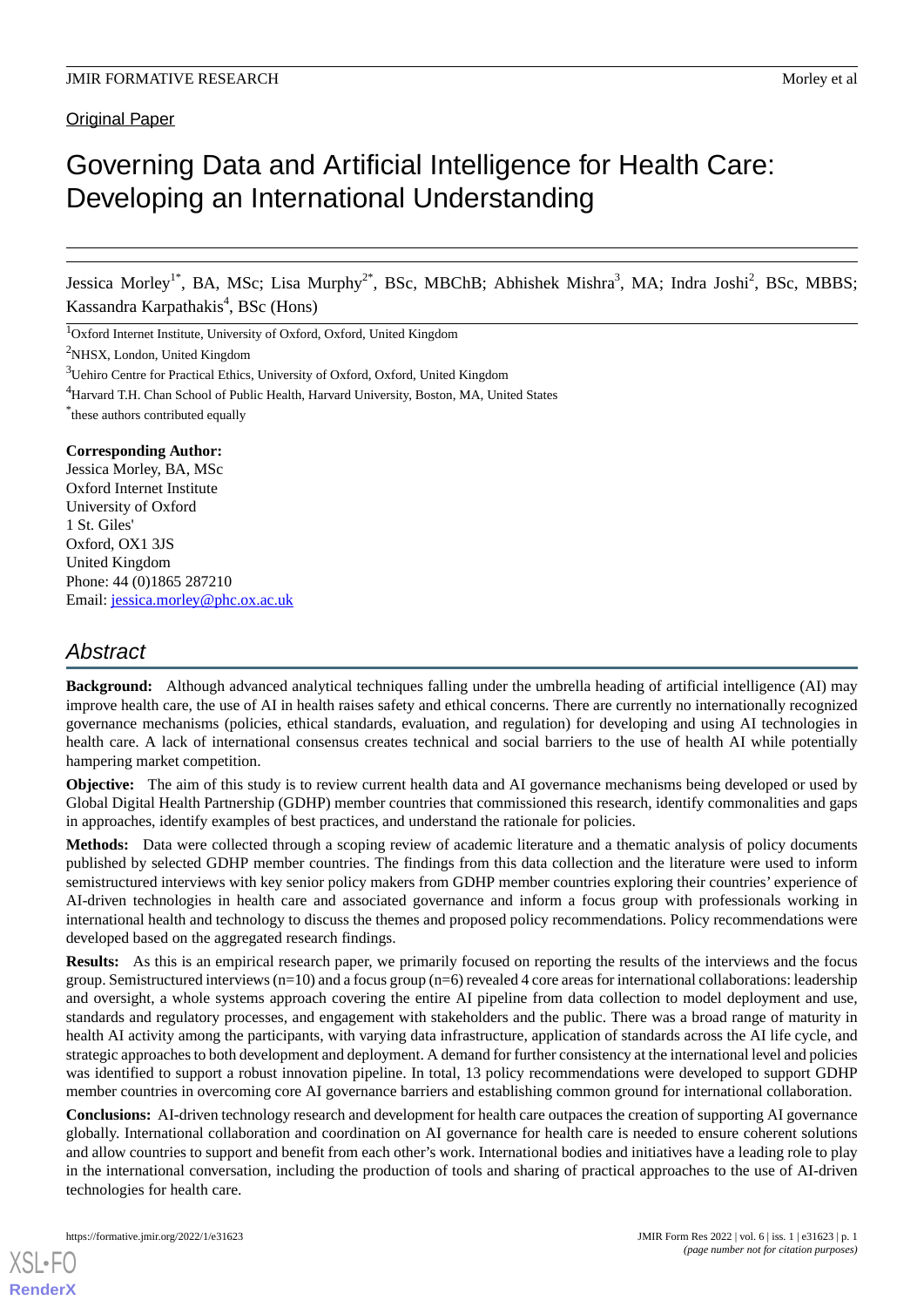#### **JMIR FORMATIVE RESEARCH More and SECONDER SECONDER SECONDER SECONDER SECONDER SECONDER SECONDER SECONDER SECONDER SECONDER SECONDER SECONDER SECONDER SECONDER SECONDER SECONDER SECONDER SECONDER SECONDER SECONDER SECONDER**

# **KEYWORDS**

digital health; artificial intelligence; health policy

# *Introduction*

#### **Background**

The use of advanced analytics in health care may potentially unlock considerable benefits for patients, clinicians, and health and care services. Research shows that analytical techniques falling under the umbrella heading of artificial intelligence (AI) can recognize pathology in medical images [\[1](#page-9-0)-[4\]](#page-9-1), identify new medicines [[5\]](#page-9-2), and predict hospital readmissions [\[6](#page-9-3)]. However, the use of AI in health raises safety and ethical concerns that still need to be addressed by appropriate governance mechanisms (policies, ethical standards, evaluation, and regulation) [[7\]](#page-9-4). Safety issues can arise following real-world implementation of AI systems into frontline health care because of their unpredictable performance in diverse settings, unknown human-computer interactions, lack of clarity around accountability and liability, and lack of education or preparedness among the health care workforce [\[8](#page-9-5)-[10\]](#page-9-6). Ethical issues regarding AI systems go beyond issues of privacy. Ethical issues can be epistemic, normative, or related to traceability and affect individuals, relationships, groups, society, institutions, and the health care sector  $[11,12]$  $[11,12]$  $[11,12]$  $[11,12]$ . Ethical and safety concerns must be *proactively* taken into account for AI in health care to be helpful rather than harmful. Ultimately, one could argue that the responsibility for effective governance of AI technologies—and data, being the main *ingredient* for AI—across the health system and related sectors lies with governments. By doing so, governments help ensure that individuals, society, and health systems capitalize on the benefits of AI technologies while proactively preventing harm or misuse at all levels (the dual advantage of ethical AI) [\[13](#page-9-9)].

AI is often embedded in other digital technologies, products, or services (referred to in this paper as *AI-driven technologies*) when implemented in a health care system, for example, triaging chatbots such as *Babylon* or *Ada* [[14\]](#page-10-0). These AI-driven technologies rely on large volumes of data for the purposes of training, testing, and validation. These data are collected, stored, and processed in a complex development pipeline [\[15](#page-10-1)]. Not all tasks in each stage of the development pipeline will be completed by the same organization or within the same national borders. Data increasingly flow across national borders, interacting with various technical infrastructures, actors, and data and technology standards [[16\]](#page-10-2). Although some international data-sharing agreements exist, including biobanks and international consortia for medical imaging databases, most data used in developing AI technologies fall outside such agreements [\[9\]](#page-9-10). Different countries have different data protection laws [[17\]](#page-10-3), different understandings of socially acceptable uses of data, different values, and different ethical standards [[18\]](#page-10-4). Unless monitored carefully, this patchwork of protections potentially enables companies to *ethics shop* or *ethics dump*, that is, to choose the most convenient and least restrictive location to conduct a specific task in the algorithm development pipeline [\[19](#page-10-5)]. For health care, where poorly designed algorithms may cause physical or psychological harm to patients, it is essential that these inconsistencies are addressed and, thus, the risks of ethics shopping and dumping are mitigated; otherwise, countries with weaker data or ethics protections (typically lower-income countries) could become *training and development* grounds for AI-driven technologies that are then deployed *for real*in countries with stricter protections (typically higher-income countries). This pattern has been previously seen in the development of medical and biomedical products in the past and is not only exploitative but also highly unethical and likely to result in significant breaches of human rights.

A degree of international variation in governance approaches to AI for health care is understandable because of national variation. Government investment in AI for health care is partly motivated by the desire to be a world leader in the field, and different governments interpret the implications for the regulatory environment differently [\[20](#page-10-6)]. For example, the United States believes that regulation stifles innovation and seeks minimal governance [\[21](#page-10-7)]. The United Kingdom believes more firmly in the power of proportionate regulation to facilitate innovation by providing structure and clarity and relies on firmer approaches to governance to maintain public trust in emerging technologies [[22\]](#page-10-8). In addition, different governments have different underpinning social values. In the United Kingdom, for example, values related to individuals, such as empowerment and autonomy, are central, whereas, in China, collective values such as harmony and the collective good are more prominent [[23\]](#page-10-9). Explicit recognition of these differences is important as AI-driven technologies are *sociotechnical systems* and thus often have values embedded in their design. If international variations in social values are not recognized upfront, this could result in harm to individuals and to health care systems if an AI-driven technology with mismatched values were to be exported from country A and deployed in country B. For example, although it might be socially acceptable in country A to use AI-driven technology to highlight how *you* compare health-wise to other people in your social network, this might be considered socially unacceptable—to the point of damaging public trust in the use of AI—in country B. As important as it is to acknowledge differences such as these that arise from a specific cause, it is also important to note that other differences are likely because of the sheer pace of development and lack of time to collaborate and coordinate across the complexities of international variation. Hence, the range of international governance approaches to AI limits this technology's ability to deliver the full range of promised benefits.

A lack of international standardization of governance of AI for health care could create technical barriers to the adoption and realization of benefits from the perspective of interoperability and overarching accuracy. Without standardization of hardware, software, training data sets, and requirements for local adaptation, there is no guarantee that a model trained and

 $XSI - F($ **[RenderX](http://www.renderx.com/)**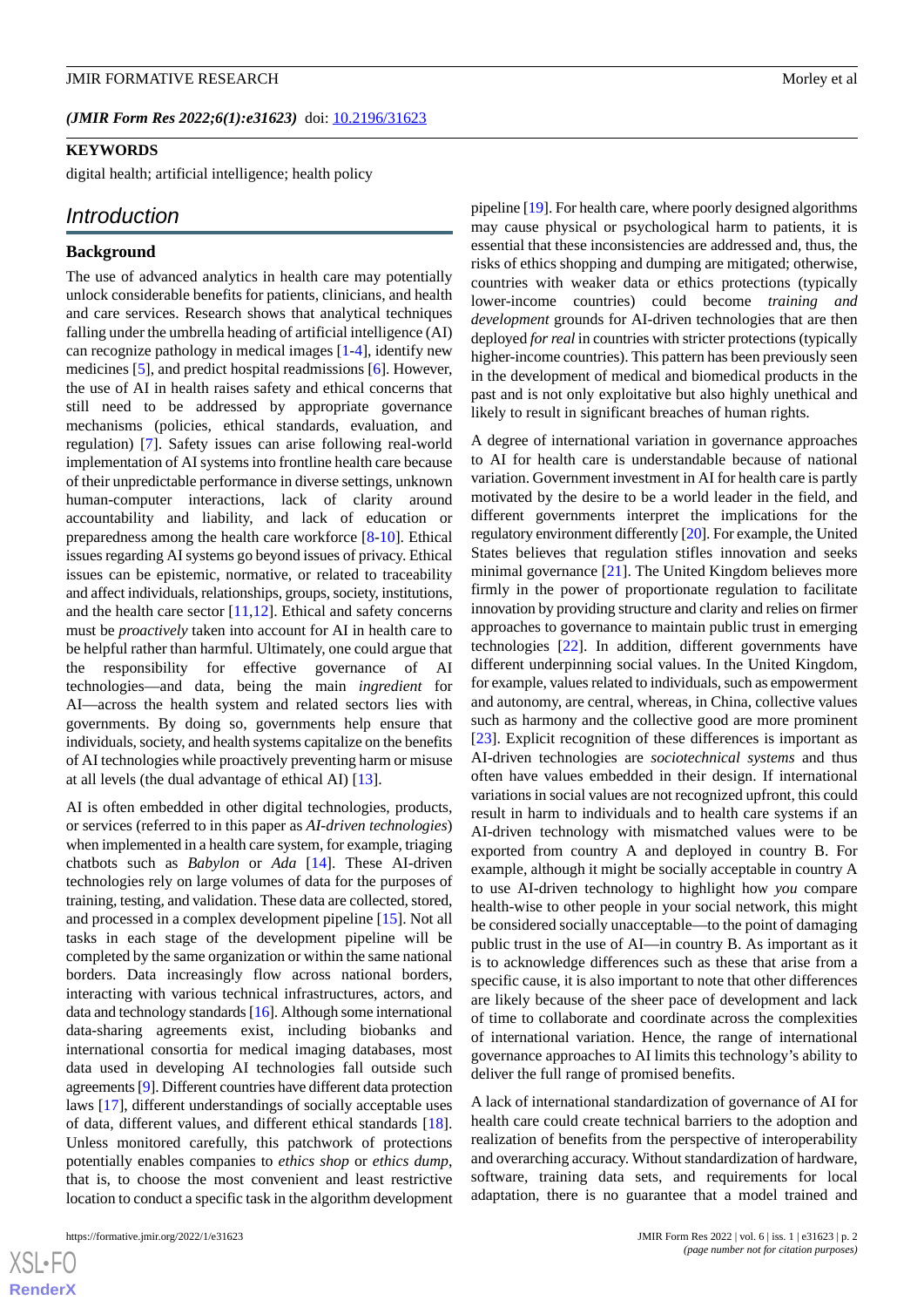designed in one country or setting will achieve the same level of accuracy (specificity and sensitivity) in another [[9\]](#page-9-10). Furthermore, without standardization of medical device regulations, there is no guarantee that accuracy issues will be identified before deploying AI-driven technology. For example, in China, IBM Watson for Oncology was deployed, having been trained on data from a US hospital, leading to inaccurate and potentially unsafe clinical advice to patients in other contexts [[24,](#page-10-10)[25](#page-10-11)]. These ethical considerations and the ever-widening gap between expectation and reality do little to bolster AI-driven technology investment. This is important as the gap between expectation and reality is considered responsible for the AI winter of the 1970s and 1980s [\[26](#page-10-12)].

A lack of policy cooperation can also hamper market competition. Health care systems worldwide will derive optimal benefits from investments in analytics, including AI, if there is an open and competitive ecosystem of innovators building on previous initiatives. The lack of unified standards and the diverse regulatory requirements force companies to develop different AI and other emerging technologies for different markets. Lack of uniformity in these areas makes it harder for start-ups and small businesses to compete with the incumbents [\[27](#page-10-13)], which may lead to their acquisition by larger companies. Unless addressed, AI-driven technologies will likely fail because of provider monopolies and vendor lock-in, as has happened with other technology transformation programs [[28\]](#page-10-14).

The consequences of a disconnect in AI governance at the international level are serious. This is true of AI governance in general but especially true in the context of health care for 2 reasons. First, health care is a safety-critical area where poorly designed AI-driven tools can cause serious physical or psychological harm to health care practitioners and patients; therefore, all nations should aim for the same high standard of safety, efficacy, and ethics for health AI products, tools, and systems. Second, as the COVID-19 pandemic has demonstrated, globalization has made the health of local populations dependent on the overall health of the global population. In other words, as is often quoted by those rightly calling for international vaccine equity, "we're not safe, until we're all safe." Consequently, calls from academia, policy makers, and industries for greater international policy cooperation are unsurprising. International coordination would help reduce gaps in guidance and regulation, make quality and safety standards visible and clear, and create an accessible common reference for developers and users [\[29](#page-10-15)]. As Feijóo et al [[20\]](#page-10-6) highlighted, international cooperation has improved welfare and avoided undesirable outcomes in other technology areas. Therefore, it is essential to forestall any ethical, cultural, economic, and political repercussions from increased AI use in health care.

The need for international cooperation in AI governance has led to international initiatives. For example, 2 United Nations agencies—the World Health Organization (WHO) and the International Telecommunication Union (ITU)—established a Focus Group on Artificial Intelligence for Health (FG-AI4H) in July 2018. This group, which is developing a benchmarking process for health AI models and a standardized evaluation framework, could be the hub for further international coordination, debate and consensus on common policies and

standards, and knowledge sharing. Other international initiatives, such as the Global Partnership on AI (GPAI), founded in June 2020, are starting to understand and bridge the gap between AI research and implementation, including developing worked examples of AI use in areas such as the COVID-19 response that should inform public policy development.

Achieving broader international agreement on policies governing AI for health care is a complex undertaking. More work is needed to determine commonalities and differences between governance approaches to AI for health care, identify effective approaches, and share knowledge between countries. Building this evidence base will help policy makers, academia, and industry understand the context, expectations, and drivers of health AI development and implementation.

Importantly, there is no explicit agreement on which governance mechanisms, even once agreed worldwide, will ensure that emerging AI-driven technologies that act autonomously and continually learn and adapt are safe [[30,](#page-10-16)[31](#page-10-17)]. Designing governance for new technology is fraught with uncertainty, and any governance mechanisms will need regular review [[32\]](#page-10-18). Therefore, developing internationally agreed policies will require greater flexibility than previously seen in other international policy contexts. All countries involved will need to work closely together, be open about the policies they are developing, and—when dissent arises—focus on building consensus.

#### **Objective**

The barriers to achieving internationally accepted governance for AI in health care are significant. However, it is an important and exciting problem for policy makers. The opportunities and potential negative consequences are great, and the international community cannot afford to wait. For this reason, we set out to understand the current health AI governance mechanisms that the governments represented in the Global Digital Health Partnership (GDHP; a collaboration of 30 countries and territories and the WHO, with 31 members in total, which was formed to support the effective implementation of digital health) who commissioned this work are developing. We seek to identify commonalities and gaps in approaches, common challenges, and examples of best practices. The expected outcome is a set of policy recommendations serving as the foundation for internationally agreed AI governance mechanisms.

# *Methods*

#### **Overview**

This research was commissioned by the GDHP, a collection of governments and territories, government agencies, and the WHO, which was formed in 2018 to support the effective implementation of digital health services. The Strategy and Policy team at the National Health Service (NHS) AI Laboratory in England, which is embedded inside the health service's technology policy arm, *NHSX*, led the research with guidance from a researcher at the Oxford Internet Institute.

When designing a research program, the choice of methods depends on the nature of the research problem [[33\]](#page-10-19). Typically, research focused on central government actions is answered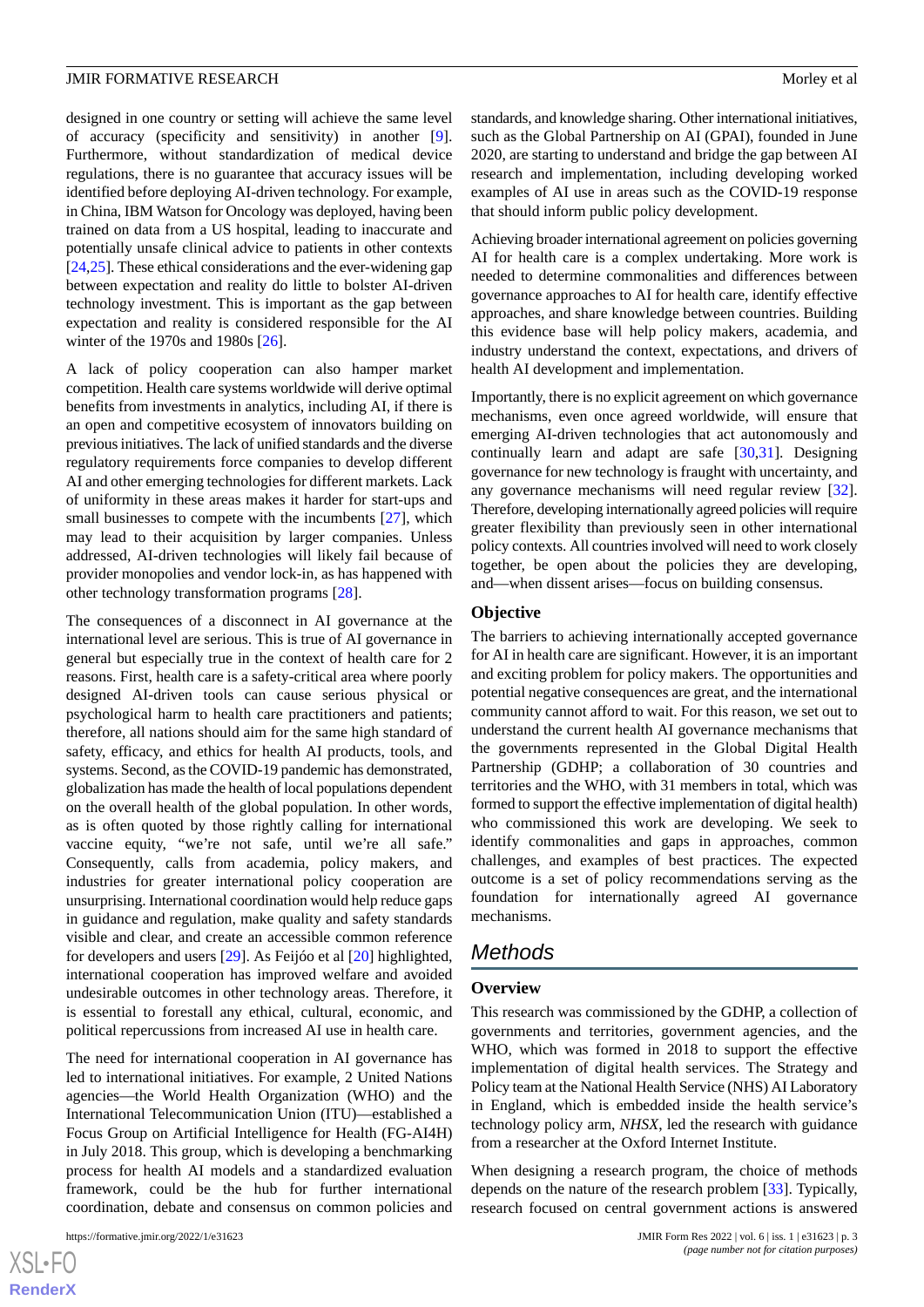with methods associated with policy analysis [\[34](#page-10-20)], particularly concerning effectiveness, efficiency, ethics, short- and long-term evaluation, and making recommendations [\[35](#page-10-21)]. Such methods derived from sociology, anthropology, economics, and organizational management include agent-based modeling, surveys, controlled comparisons, ethnography (eg, participant observation), and discourse analysis [[36,](#page-10-22)[37\]](#page-10-23). Although such applied policy research can provide rich insights, these are methods that are primarily designed to understand the impact of a policy decision that has already been made. Identifying how to implement AI in health care systems safely, effectively, and proethically requires *prospective* policy research that aims to determine what the policy should be [\[38](#page-10-24)]. Similarly, health service research, influenced by evidence-based medicine, relies heavily on methodologies using inferential statistics and randomized controlled trials [\[39](#page-10-25)]. However, the simplistic assumptions of these methods are criticized for not capturing the complex realities of the health care environment [[39\]](#page-10-25).

Instead, what is needed are methods aligned with the complexity theory, which are capable of dealing with individuals within social structures while acknowledging that feedback from individuals can have significant, unpredictable impacts on structuration processes [[40\]](#page-11-0), such as the implementation of AI-driven technologies in health care. What is needed is a theory-led [[41\]](#page-11-1) recursive approach that does not separate technology and context but analyzes technologies in use to build theory (as opposed to testing). Therefore, we used a mixed methods approach comprising 4 different stages:

- 1. A rapid scoping review of the academic literature and a systematic review of policy following the method by Gough and Tripney [[42,](#page-11-2)[43\]](#page-11-3).
- 2. A thematic analysis of policy documents published by selected GDHP member countries; the findings from this analysis and the literature review were then used to inform and contextualize the semistructured interviews and the focus group.
- 3. Semistructured interviews with relevant policy makers from the included GDHP member countries, exploring selected individual GDHP member countries' experience of developing and using AI-driven technologies in health care. The transcripts were analyzed using inductive coding.
- 4. A focus group with professionals working in international health and technology to discuss the themes and proposed policy recommendations from activities 1 to 3.

Both the interviews and the focus group were used, with the former providing a deep understanding of approaches taken by individual GDHP members and the latter providing the opportunity for representatives from member states to compare and contrast their approaches to data and AI governance for health care. This provided invaluable insight into the different priorities, principles, and values underpinning the different approaches of the different member states.

## **Phase 1: Literature Review and Policy Analysis**

Neither the literature review nor the policy analysis was designed to produce final outputs in and of itself. Instead, they were conducted in a pragmatic fashion, constrained by time to 2 days of searching and 3 days of reading by 2 separate

researchers each (either LM and JM or AM and KK) to identify the key underresearched policy areas to be discussed in the interviews and later the focus group. The literature review was, therefore, a *scoping* review rather than a systematic review, intended to provide an overview of the nature and extent of existing research rather than a complete overview of the literature in this domain [[43\]](#page-11-3). The limitations of this approach are noted in the *Conclusions* section. Systematic reviews of other areas of data and AI in health care policy do already exist [[18,](#page-10-4)[44\]](#page-11-4).

For the scoping review, papers were identified using the search terms (1) *AI* and *policy* and (2) *AI* and *regulation* to search Scopus, PubMed, and Google Scholar. Papers that were published before 2015, not in English, case studies of specific algorithms or AI-driven technologies, evaluations of specific algorithms or AI-driven technologies, and AI methodology papers were excluded. Papers published between 2015 and 2020, written in English, focusing on the governance (ethics, policy, and regulation) of AI and data for health care from any of the countries in the GDHP were included. In total, the abstracts of 260 papers were reviewed, and of these 260 papers, 32 (12.3%) were included in the review.

The final 32 papers were read by 2 researchers who analyzed them using an interpretive approach. As such, the codes used to analyze the papers were not selected in advance but rather derived from key concepts in the literature [[45\]](#page-11-5).

For the policy analysis, relevant governance documents (ethics, policies, or regulation) from the following countries were searched: Australia, Canada, India, Japan, the Republic of Korea, Singapore, the United Kingdom, and the United States. These countries were a convenience sample, representing countries that had confirmed their participation in the semistructured interview and been nominated by the GDHP as one of the more active members in this space. The documents were identified through (1) a Google search using *[country] health AI,[country] health AI policy,[country] health AI regulation*, and *[country] covid artificial intelligence*; and (2) exploration of available documents from a country's main health institutions, including health ministries, digital health agencies, medical device regulators, and other medical standard bodies.

As with the literature, documents were read by 2 researchers and analyzed using an interpretive approach to extract the key concepts.

Using the constant comparative method, the concepts extracted from both the literature and policy documents were combined into 6 key themes (codes) used to inform the development of the interview guide and, eventually, analyze the interviews themselves. [Multimedia Appendices 1](#page-9-11) and [2](#page-9-12) contain the themes and interview guide.

#### **Phase 2: Interviews and Focus Group**

A total of 16 GDHP member countries were approached for interviews, of which 10 (63%) were available. The final list of interviewees represented a convenience sample based on responses to a previous NHSX survey on AI use by GDHP member countries [[46\]](#page-11-6) while seeking equitable distribution across the globe. Interviews were conducted by 2 researchers,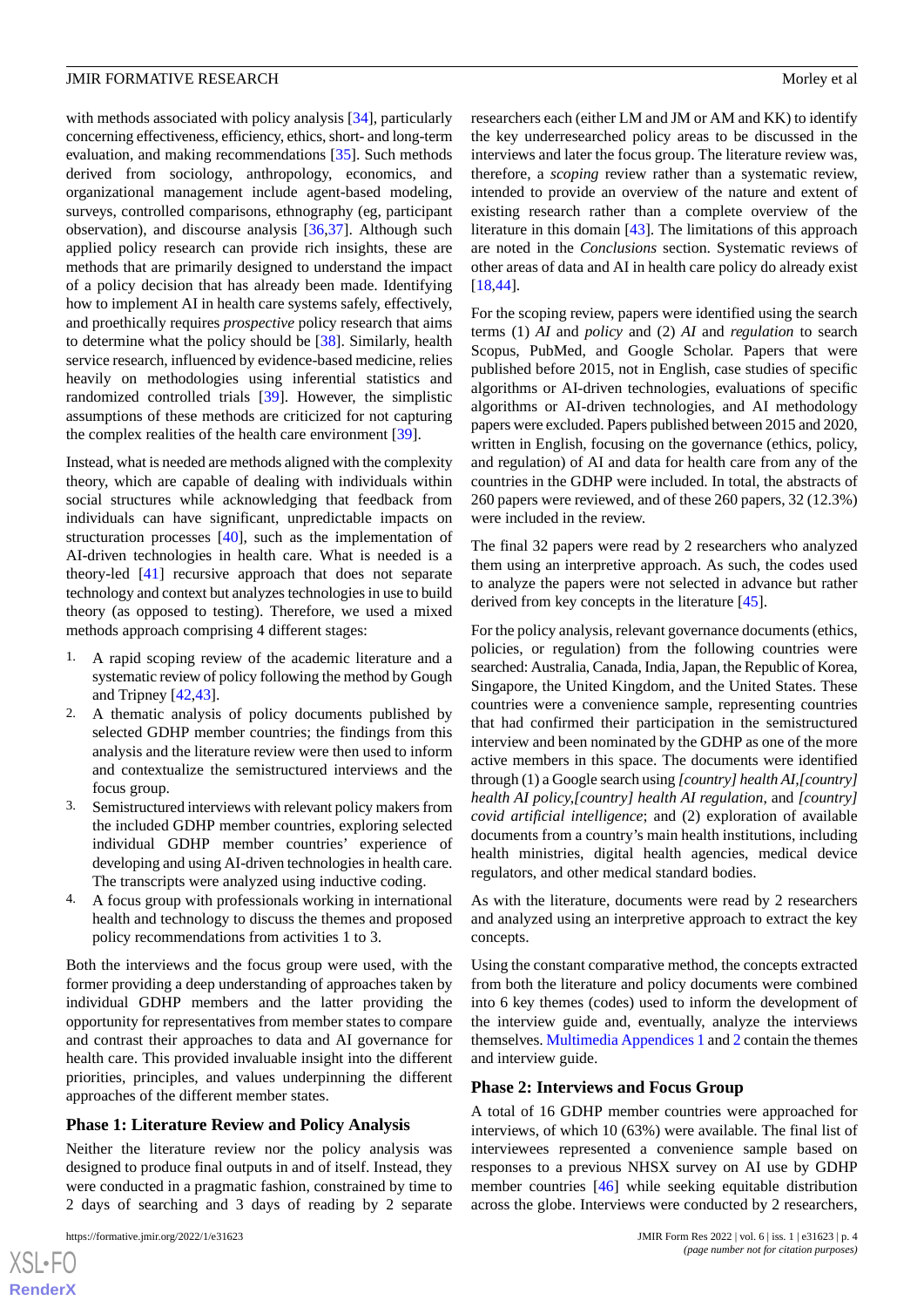1 principal and 1 supporting, with translation services provided upon request (used by Uruguay and the Republic of Korea). The following countries participated in the interviews: Australia, Canada, Hong Kong, Italy, the Kingdom of Saudi Arabia, the Netherlands, the Republic of Korea, Singapore, Uruguay, and Wales (see [Multimedia Appendix 1](#page-9-11) for the discussion guide). The interviews were recorded and transcribed by an independent contractor.

The interview transcripts were analyzed using the 6 key *codes* identified from the literature review and policy analysis. A total of 2 researchers analyzed each interview independently and compared their coding. Where opinions on how to theme a particular statement or quote differed between the 2 researchers, a discussion was had until an agreement could be reached. The final codes and themes for each interview—once an agreement was reached—were written up in a joint spreadsheet. All researchers then collectively reviewed the analysis of all the interviews and condensed the codes into 4 higher-level themes: leadership and oversight, an ecosystem approach, standards and regulatory processes, and engagement with stakeholders and the public. These themes were then used to guide the focus group discussions (more details on each are provided in the *Discussion* section).

A total of 10 participants with expertise in international health and technology organizations were invited to join the focus group. Some GDHP member countries unable to participate in the interviews were invited to attend the focus group to ensure representation from the GDHP membership. A total of 6 participants attended the focus group (with GDHP representation from Estonia, India, and Canada). The participants were split into 2 discussion groups, each facilitated by 2 researchers. The 4 themes mentioned earlier were used to guide the discussion. The participants were presented with statements describing each theme and the logic behind it, and they were then given question prompts around the theme to guide the discussion. As the focus group was conducted remotely, these prompts and statements were shown on the screen using Google Slides. The participants could then either respond verbally or use the web-based whiteboard *Jamboard* and write up their points using its post-it functionality. Where participants did not use these post-its themselves, the researchers noted their points for them. Using post-its enabled connections to be made in near real time, and the participants could give feedback if, for example, 1 of the researchers suggested that 2 separate points might be causally related.

In this way, the focus group was more idea-testing than idea-generating. The group dynamic was particularly important as it allowed for differences of opinion to be discussed openly and used in a generative fashion rather than being seen as an *issue that must be overcome*. It also, as mentioned earlier, allowed the researchers to develop an understanding of the *why* behind key differences in approaches.

Once the focus group had concluded, all research team members conducted a joint synthesis session. The key points under each theme from both groups were discussed and condensed into key summaries from which recommendations were extracted. These are discussed in the following section, which, for the purpose

of focusing on empirical results from *primary research*, primarily focuses on the results from the interviews and focus group.

# *Results and Discussion*

#### **Overview**

As outlined previously, the focus group and the semistructured interview findings revealed 4 core areas in which international collaboration would be beneficial: leadership and oversight, an ecosystem approach, standards and regulatory processes, and engagement with stakeholders and the public. Notably—as the interview guide indicates—we were anticipating the COVID-19 pandemic to have an impact on the development of AI and data policies in GDHP member states. However, this topic came up relatively infrequently, given the extent to which the pandemic has (necessarily) pulled focus over the past 2 years. Consequently, the following discussion does not make significant reference to the impact of the COVID-19 pandemic, although the potential impact in terms of prioritization for policy makers is noted in the *Conclusions* section. The white paper's complete list of policy recommendations is shown in [Multimedia](#page-9-13) [Appendix 3](#page-9-13) [\[47](#page-11-7)].

Policy recommendations or frameworks for using AI-driven technologies in health care need to cover the entire AI life cycle. The development of AI-driven technologies is an iterative process involving scoping, designing and building, and then deploying the AI-driven technology with continuous monitoring followed by improvement as required (as per the AI lifecycle diagram produced by the Information Commissioner's Office [[48\]](#page-11-8)) The interviewees and focus group participants agreed on the need for an international body responsible for working with national representatives to build capability and ensure the implementation of recommended policies for each phase of the AI life cycle.

# **Business and Use Case Development**

Developers of AI-driven technologies (the supply) are usually not integrated into national health care systems and, even with demand signaling, may not know the areas of greatest need (the demand). Therefore, national governments and international consortia are responsible for clearly outlining the needs of the global, national, and local health care systems that could derive maximum benefits from AI-driven technologies. The participants in this study emphasized that the success of AI-driven technologies hinges on demonstrating their value, effectiveness, and safety in a clinical setting and across the broader health system. The interviewees advocated setting a vision for using AI-driven technologies in the health system at a national rather than state or provincial level, with opportunities for local interpretation and implementation. They stressed that high-level strategic vision should reflect areas within a country's health system where AI-driven technologies could most benefit the population's health. Similarly, Wirtz et al [[31\]](#page-10-17) noted that the best way to prevent market failure and harm to society when governing AI is to steer the market toward the greatest need to maximize efficiency. The participants in this study argued that such stewardship would bring a clear focus to the energies and funding for AI-driven technologies in a health system and help

 $XS$ -FO **[RenderX](http://www.renderx.com/)**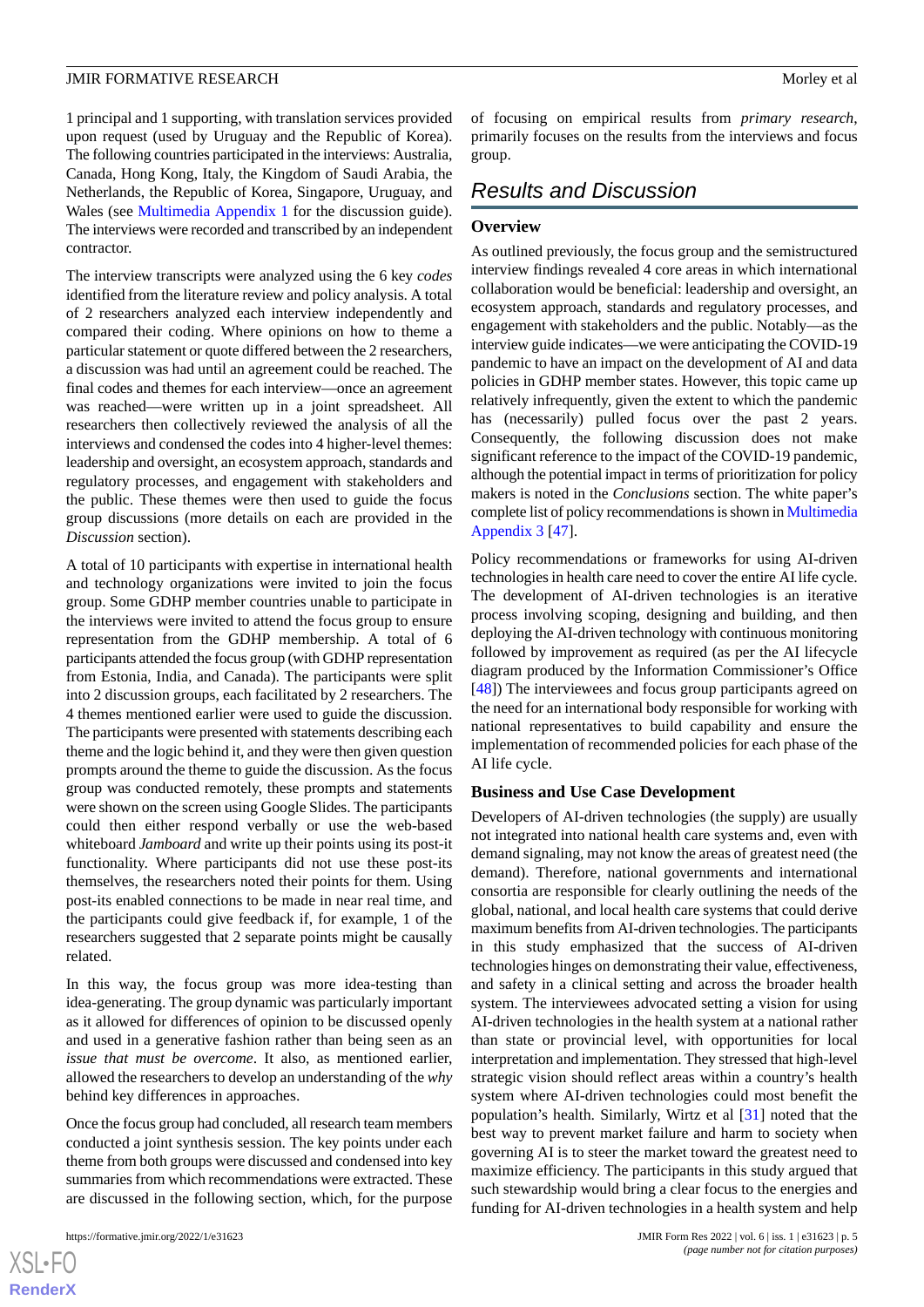overcome barriers currently experienced by developers in translating AI research into practice.

However, the participants emphasized the importance of setting a strategic direction at the right level of abstraction [[49\]](#page-11-9). International agreement on the strategic direction is indicated in some instances, such as during the COVID-19 pandemic; however, in other times, national- or local-level needs should be identified. Furthermore, even when the strategic direction is set nationally, the participants advocated for flexibility in the national vision to allow for regional interpretation and adaptation for accuracy and context-specific implementation.

One issue that arose in this study that could affect the support and resourcing of health AI development was the current lack of understanding regarding what AI is and its relevance to health care. Misconceptions included AI being autonomous (instead of existing as a decision-support system), its applicability only to medical imaging, and confusion regarding its data requirements. Misconceptions may derive from confusing and hyperbolic depictions of AI in the media [[50\]](#page-11-10). Suggestions for overcoming these difficulties included shifting the focus from theoretical and exploratory conversations on AI for health care to tangible examples of AI-driven technologies already used in health systems. Use cases of AI-driven technology in health systems are most powerful when they satisfy otherwise unmet needs, improve user experience, and improve health outcomes. For example, the potential for AI uses in medical imaging to support the diagnosis of COVID-19 and assess its impact on people's lungs illustrates the power of a needs-based approach with an actual use case. Several countries reported improved funding, access to and aggregation of health data, and political and public will for large-scale deployment of AI-driven technologies during the COVID-19 pandemic. This saw countries, including the United States, the United Kingdom, and Japan, set up national COVID-19 chest imaging databases specifically for AI development.

## **Design Phase**

As AI-driven technologies for health care can pose significant risks to patient safety, *hard* governance mechanisms, such as internationally accepted standards and regulations, are needed. The aspects of the AI life cycle that warrant more stringent control prompted lively discussions among the participants in this study. They agreed that new regulations should be limited and that new regulations should only be introduced if current medical device regulations are not fit for the purpose because of the unique features of AI-driven technologies.

A development stage approach to policy development should ensure that each component in developing AI-driven technologies within the AI life cycle receives equal consideration. For example, the start of the AI life cycle requires internationally agreed standards for access to aggregated data sets by researchers and developers. Standards could encompass secure trusted research environments and privacy-preserving techniques such as differential privacy [[51\]](#page-11-11). Creating international standards for accreditation and access to research environments would improve cross-border access to health data without compromising data security. Ensuring health data are secure and deidentified creates possibilities for linkage with

other data sets within the international community, for example, data sets on air quality, to provide insights into wider determinants of health. The other end of the pipeline requires policies for validation and evaluation services (including access to expertise), the provision of synthetic data sets, and the creation of test beds in various sites. These policies would advance research beyond the initial stages and help build health care providers' trust in the accuracy of AI-driven technologies regardless of their origins. It would alleviate blind spots in AI governance. Taking inspiration from Crawford and Calo [[52\]](#page-11-12), AI governance requires a social systems approach, as each stage involves complex sociotechnical relationships that need careful consideration.

A key topic considered by the participants in this study was not *what* policies, standards, and regulations were required but *how* they should be developed. The participants stressed the need for transparency regarding the evidence and rationale for the approval of AI-driven technology or other emerging technology. Decisions in the approval process should be made public and disseminated to various stakeholders (including patients, the broader public, health care professionals, academics, industry representatives, and local government actors). The participants strongly favored active stakeholder involvement in the development of governance mechanisms. According to Kemper and Kolkman [\[53\]](#page-11-13), meaningful transparency, which aids external critique and is not merely *ethics washing*, is crucial for maintaining stakeholders' trust. Moreover, Aitken et al [\[54](#page-11-14)] demonstrated that genuine stakeholder involvement ensures that the opinions of patients and the public form part of the solution instead of creating an additional problem.

However, several participants reported struggling to achieve successful engagement activities. The engagement methods mentioned included formal consultations, research with specific groups, and direct product feedback. The participants felt that the heterogeneity of the population limited meaningful public engagement. The most vocal groups and the most digitally literate groups might monopolize consultations. Canada (a country that prioritizes public engagement) noted the following:

*It's a fairly small portion of the population that can meaningfully contribute to a conversation like that so, frankly, a lot of that engagement ends up being sort of the loudest voices or even the folks that are sort of regularly around the table.*

Conversely, other GDHP countries expressed indifference or did not prioritize public engagement. This may reflect diverse cultural contexts.

#### **Training and Test Data Procurement**

Training effective AI algorithms requires data of sufficient quality, adequate in size, and representative of the intended population. To aggregate data available nationally (or regionally if more appropriate), countries must first ensure appropriate legislative and policy frameworks for sharing and linking data across often disparate systems. An appropriately secure environment for data storage is required alongside agreed processes for data extraction from this environment and for analysis within it. There was broad awareness of needing to

 $XS$ -FO **[RenderX](http://www.renderx.com/)**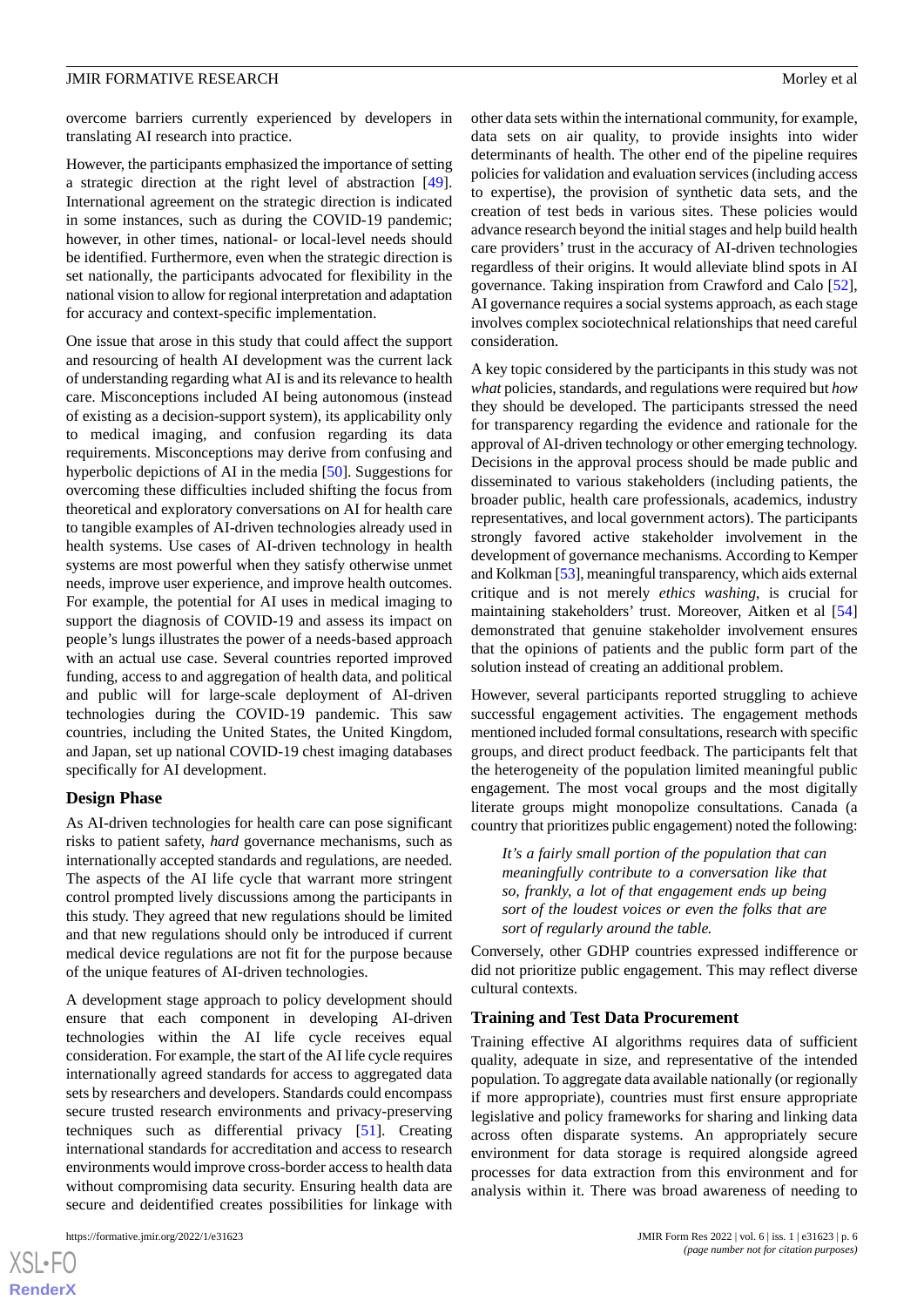meet these data infrastructure requirements across the countries in this research, with varying levels of maturity found.

Hong Kong's Data Collaboration Laboratory, operated by the Hospital Authority, provides an excellent example of an initiative that achieves access to high-quality data. Data collection began in the 1990s when Hong Kong first established infrastructure to create comprehensive (covering a large section of its population) and deep (covering patient history over decades) repositories of clinical information. The Health Authority Data Collaboration Laboratory (HADCL) provides the policies and infrastructure that enable access to the data for AI model training and development. The HADCL anonymizes and stores a large subset of the Hospital Authority data, including demographic, diagnostic, test, radiological, and other categories of clinical data. These data are stored at a physical location and are only accessible on-site. The on-site infrastructure includes a large data computational platform (with sufficient levels of compute) for state-of-the-art data storage, processing, access, governance, security, and operations. Researchers apply to access the data and computational power, and data-sharing agreements ensure that the HADCL has the rights of use if the AI models developed are clinically useful. Having HADCL rights of use ensures that a path to procurement and impact exists for the models. Previous models, such as an AI model scanning hip x-rays for fractures, are under consideration for wider clinical deployment.

Given the sensitive nature of health data [[55\]](#page-11-15), patients and the public are unlikely to trust AI-driven technologies without guaranteed data protection from end-to-end development pipelines. Safeguarding health data requires security and commercial protections to ensure that the fair value of data assets is realized. Safeguards are an essential aspect of public–private data partnerships, particularly those with large multinational companies. As citizens' health data move across borders, coherent international plans for the protection and value return of data assets are crucial. These protections will help maintain national, public, and health care professional support for AI-driven technologies in health care. Other industries recognize the importance of trust in the security, provenance, and accuracy of a product. Many industries use transparent, standardized documents, called *declarations of conformity*, to describe the lineage of a product along with the safety and performance testing it has undergone [[56\]](#page-11-16). Declarations of conformity do not yet exist for AI in health care products.

## **Building**

Participants from across the GDHP were frustrated by barriers to translating research into practice (ie, deploying AI models from a laboratory in clinical settings). The difficulties faced included lack of funding, lack of skills, and poorly defined processes and regulations. The few suggestions on overcoming these barriers focused on greater alignment between supply and demand for AI-driven technologies through oversight of the entire AI life cycle.

The English National COVID-19 Chest Imaging Database (NCCID) set up by NHSX illustrates an effective supply and demand connection. The NCCID is a centralized database containing x-ray, computed tomography, and magnetic

resonance imaging images from patients in hospitals in the United Kingdom (COVID-19 positive and negative). The project's aim was 3-fold: (1) to provide training data to researchers, start-ups, and commercial companies to develop AI models capable of recognizing COVID-19; (2) to test the models against another section of the database reserved exclusively for validation; and (3) to select and deploy the best-performing models in clinical settings to assist frontline clinicians' response to the COVID-19 pandemic. The NCCID data are provided for free to developers to facilitate the deployment of AI models into practice. To ensure that this commercial arrangement benefits the NHS and the public, developers using the NCCID must provide their AI models for free to the NHS for its use during the pandemic. This approach should enable the market (the supply) to meet the pressing needs of the UK health system and its patients (the demand) while benefiting both parties (ie, the NHS and developers).

The NCCID is also an example of concurrent data policy and AI policy development. AI-driven technologies require access to data; therefore, streamlining policies from these 2 domains is essential to drive AI development and effective governance. However, many participants in this study raised concerns about the disconnect among the policy domains of data, AI, and less-complex digital health products (such as apps) apparent in their respective countries. The participants considered the disconnect among different but highly interrelated policy domains at the national and international levels as problematic. They proposed an ecosystem approach to policy development to ensure all policies relating to the entire AI life cycle were consistent and joined up.

The participants in this study were keen to build in-house technology workforces. However, they currently rely heavily on collaboration with private industry partners to deliver on the promises of AI-driven technologies, including progressing early-stage research into deployed products in clinical practice. Embedding technical skills within a health system was thought to offer 2 advantages. First, it would drive further innovation. Second, it would facilitate better integration of clinical expertise into digital health design, digital teams, and deployment processes.

In addition, international leadership could help alleviate government nervousness about public–private partnerships by supporting mechanisms for external scrutiny of private industry partners, standardizing terms for sharing and accessing patient data, and securing fair commercial terms between public and private partners. Ultimately, international policy collaboration was considered as a means of protecting the interests of public health systems faced with increasing involvement from private technology companies. Just as policy developments should consider all stages of the AI life cycle, so too must policy makers consider all potential actors.

#### **Testing and Validation**

Larson et al [\[57](#page-11-17)] suggested that the existing European medical device law was deficient in 6 respects: (1) conflation of the diagnostic task with the diagnostic algorithm, (2) superficial treatment of the diagnostic task definition, (3) no mechanism to directly compare similar algorithms, (4) insufficient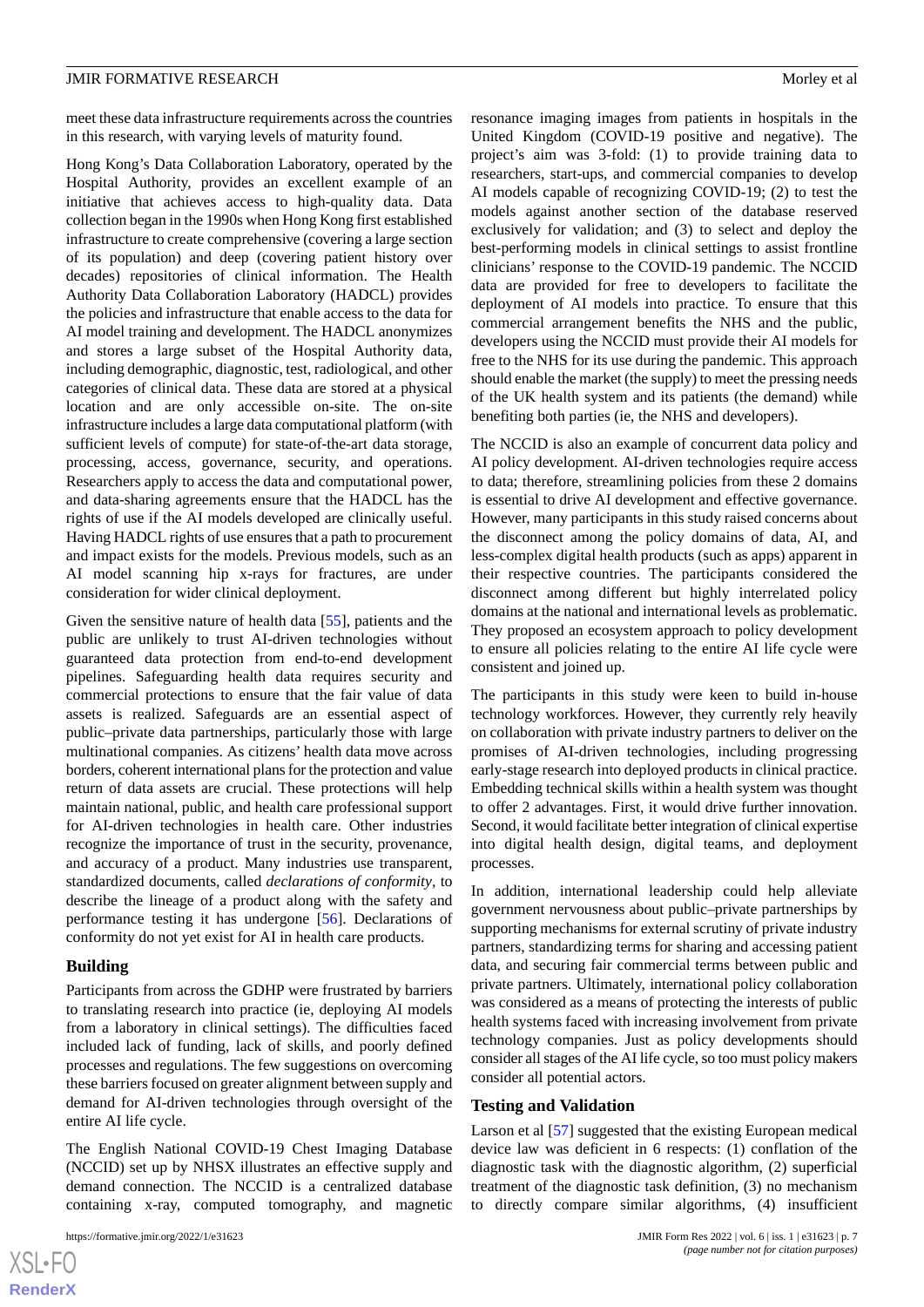characterization of safety and performance elements, (5) lack of resources to assess performance at each installed site, and (6) inherent conflicts of interest. The interviews and the focus group in this study focused on points 3, 4, and 5. Regarding algorithms, the need for more flexible, appropriate, and adaptable mechanisms for proving the efficacy of AI-driven technologies in health care, other than randomized clinical trials, was flagged. Testing and validation should include mandating open reporting of results and algorithmic code for error checking and assessing clinical benefits and cost savings over the status quo rather than effectiveness alone. The participants felt that showing the value of AI-driven technologies in health care alongside conventional methods was key to garnering further support for their development and use. However, lack of skills, capabilities, and knowledge within local regulator workforces was considered a significant barrier to remediating current and future gaps in medical device regulation.

There was a lack of consensus in this study on the confines of AI regulation and where responsibility for governance lay as a result of overlaps in data use and health care products. National governments' burdens could be reduced if the skill gap was filled or made superfluous through policy development at an international level. For example, national governments could assume responsibility for local adaptation of international frameworks. This would allow for counterchecks of products certified for use in comparator countries. Cohesion across international regulatory frameworks was considered a primary benefit of international policy collaboration. It could help redress the imbalance of regulatory experience and skills between nations and support low-resource or less digitally mature health systems in confidently and safely adopting AI technologies. Importantly, counterchecking standards must not be based on the lowest common denominator [[27\]](#page-10-13).

The United States and Japan have already embarked on updating their regulatory mechanisms to deal with the unique aspects of AI-driven technologies. Both countries are considering workflow changes for adaptive AI models. Unlike locked algorithms, adaptive algorithms can continuously learn and change their performance even after market rollout (eg, improving overall performance or adapting to new use conditions). AI-driven technologies can transform health care delivery as deployed models perform better over time and receive new information. However, existing regulation approaches are not optimal for regulating adaptive AI, as most performance changes require re-evaluating the entire AI model.

The US and Japanese approaches to workflow modification allow AI developers to articulate prospective future changes to an algorithm through a *predetermined change control plan*. A predetermined change control plan would include information about the types of intended modifications (eg, changes to the model's performance, input data, and intended use) and their implementation. The regulator would evaluate the predetermined change control plan as part of the standard premarket evaluation of the AI-driven technology. Subsequent changes to the AI model postmarket deployment could be evaluated against the approved change control plan; hence, implementing preapproved modifications would be straightforward. The US Food and Drug Administration's discussion paper on regulatory framework

modification labels this strategy part of a Total Product Life Cycle regulatory approach. It is specifically designed for AI-driven technologies. The Total Product Life Cycle approach also evaluates the manufacturers of AI-driven technologies to ensure that they have established quality systems and abide by good machine learning practices governing data acquisition, model training, tuning, testing, and model transparency. The international community would do well to evaluate this approach's effectiveness and test it on a larger scale.

## **Deployment**

Collaboration and multidisciplinary working by policy makers, technologists, health care professionals, and academics are needed to ensure appropriate expertise throughout the AI life cycle, especially during deployment of the technology into practice. Supporting research and implementation collaborations at a local level (eg, within a specific hospital or city) would create local showcase projects of AI research translated into practice. The design and execution of AI-driven technology trials require multidisciplinary approaches to assess clinical efficacy, comparative benefit and cost-effectiveness, and impact on clinical pathways and practice. Guidance on good trial design and reporting is now available with the AI-specific extensions to the CONSORT (Consolidated Standards of Reporting Trials)–AI and SPIRIT (Standard Protocol Items: Recommendations for Interventional Trials)–AI guidelines [\[58](#page-11-18)].

The lack of international coordination for the governance of AI in health care may limit its adoption because of issues of trust. There is consensus that trust is a core condition for successful innovation in digital health, including AI [[59\]](#page-11-19). Clinicians are unlikely to trust the evidence of AI efficacy if they cannot scrutinize it and verify its origins. Clinicians will demand that AI for health care meet established standards of evidence and safety from familiar regulatory bodies.

Half of the GDHP member countries in this study highlighted apprehension among their clinical communities regarding AI-driven technologies in health care. The main reasons for clinicians' apprehension were concerns about data quality and privacy, a poor understanding of AI, fear of redundancy if technology replaces health care professionals, and anticipated extra work if AI-driven technologies disrupt existing workflows. Therefore, GDHP members recommended that international collaborations develop a comprehensive AI syllabus for clinicians. An AI syllabus should include a definition of AI, its use in digital health technologies, current examples of AI-driven technologies in health care (including clinical and operational pathways), and why AI-driven technologies are used (including benefits to end users and health systems compared with conventional methods). They noted that an international review should consider ways to incorporate this education into medical training rather than relegating it to a continuing professional development topic.

#### **Monitoring**

The oversight of and strategic vision for AI-driven technologies in health systems varied considerably among the GDHP member countries in this study. All countries reported having an organization or body responsible for digital health and, therefore,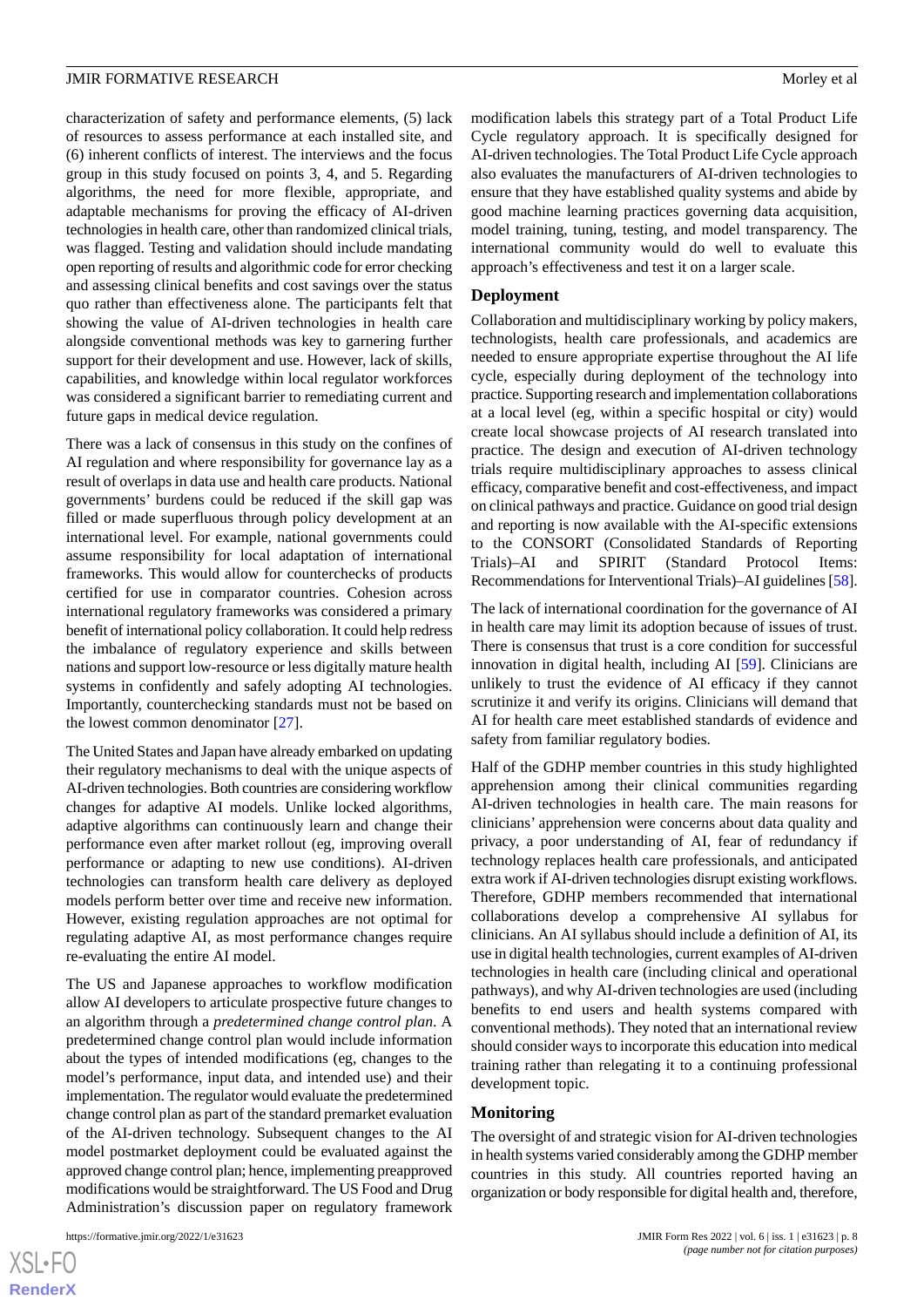AI integration into digital health technologies. However, the organization of these bodies and their roles or responsibilities was inconsistent. The remits of these organizations variously included facilitating research, overseeing procurement, setting strategy, regulation, deployment of technologies, and a combination of these aspects. The use of statutory powers by countries varied from an advisory capacity to influencing legislation and standards. The variation in oversight mechanisms reflected significant differences in the stage of AI technological development; some countries in the early stages of developing AI-driven technologies in health did not share the imperative for strict oversight.

Improving national oversight procedures will support improved collective intelligence at an international level. Establishing such reporting and knowledge-sharing mechanisms would mean countries could access safety information about AI technologies that they are considering or have started using, bringing earlier identification of potential harms or risks.

## **Conclusions**

AI-driven technology research and development for health care outstrips available AI governance globally. International collaboration and coordination could facilitate comprehensive and coherent AI governance and enable countries to support and benefit from each other's work. The discussed policy recommendations aim to reduce the major governance barriers to implementing safe, effective, and ethical AI-driven technologies across the AI life cycle. Testing and adopting these recommendations by GDHP member countries would help develop common ground and a core set of policy recommendations for endorsement by the GDHP and other international bodies.

Organizations and initiatives such as the FG-AI4H of the WHO/ITU, the GDHP, and the GPAI could lead international conversations and produce practical tools for implementing AI-driven technologies for health care, including across borders, and indeed have started to do so, as indicated by the recent publication of the guidance document *Ethics and Governance of Artificial Intelligence for Health* from the WHO [[60\]](#page-11-20). However, there is still a long way to go, and there are many other opportunities to define accepted practices for evaluating the efficacy and safety of health AI (something that has been pursued by the G7 during the United Kingdom's 2021 presidency), invest in and share educational materials (for the public and health care professionals), and create international benchmarking standards for AI models in set contexts (currently under consideration by the FG-AI4H of the WHO/ITU).

Convening these discussions and working groups at a practice level (ie, with people developing AI-driven technologies and those leading implementation in clinical pathways) is beneficial in bridging cultural and political divides. It focuses the conversation on shared technical challenges and successes of health AI and helps create a common ground and shared purpose, which is fundamental to international coherence. It is, of course, important to recognize that convening these types of discussions and encouraging GDHP member states to direct resources toward data and AI policy will be difficult in the wake of the COVID-19 pandemic, which will, undoubtedly, have left all with other pressing priorities.

It is also important to acknowledge the limitations of this particular research, as no research is without flaws. Specifically, although the literature review was used to inform the interview guides and contextualize the discussions and analysis, the pragmatic approach taken means that there were undoubtedly gaps in the authors' knowledge at the time of designing the interviews and analyzing the results. Scoping reviews also typically lack rigor and do not involve a quality assessment. Therefore, there is a risk that the included papers were based purely on their *existence* rather than their quality, and this could have resulted in a skew in the topic selection for the interviews and focus group [\[43](#page-11-3)]. In addition, the convenience sampling method used to identify interview participants was sufficient for starting a conversation about this important topic but does mean that a relatively narrow range of opinions was gathered from GDHP member states, and there could be elements of bias in the findings as a result. These limitations and challenges in the wake of the pandemic mean that this paper and research should be viewed as an initial investigation—the starting point for further research rather than the conclusion.

The next steps will include conducting a more critical analysis of the emerging policies related to data and AI in health care from England and international comparators, analyzing how these policies compare to the *ideal* set out in the literature, and hosting further discussions with policy makers and subject matter experts as to how any gaps between reality and the ideal might be closed. Hopefully, through these conversations, the more strategic implications for global public health of investing in data and AI policy will become clear, providing a justification to GDHP members—and nonmember states—wishing to invest time and resources in these areas *even* in the wake of the COVID-19 pandemic.

# **Acknowledgments**

The authors would like to thank the Global Digital Health Partnership for supporting them in conducting this research at a difficult time for the international health community. The authors hope that the insights and recommendations are useful for all countries, policy makers, and industries for ensuring the safe adoption of effective, ethical artificial intelligence–driven technologies that meet the needs of patients, the public, health care professionals, and the wider health system. The authors would like to acknowledge NHSX (in particular Tim Donohoe, Director of Delivery, Assurance and Operations) for their support in completing this research. The authors would also like to acknowledge that AM and JM are both funded by Wellcome Trust Doctoral Scholarships.

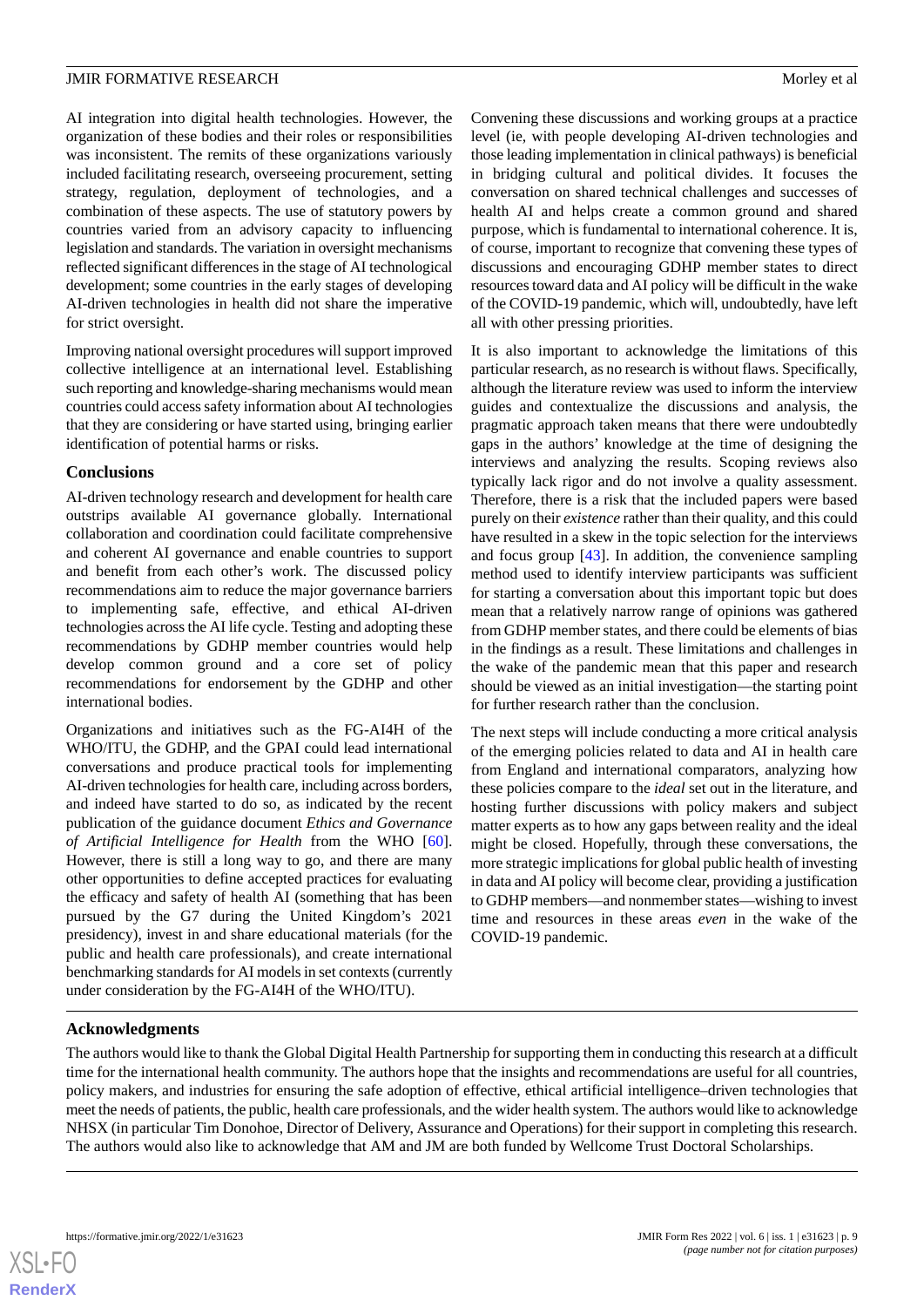# **Authors' Contributions**

KK conceptualized and supervised the project and was responsible for securing project resources, data curation, and project administration. KK and LM designed the project methodology. KK, JM, LM, and AM contributed to the delivery and formal analysis of the original research. JM, LM, and KK wrote the first draft; all authors reviewed and edited subsequent drafts. LM and KK edited the final draft. JM is the corresponding author. KK is the guarantor. All authors have seen and approved the final version.

# **Conflicts of Interest**

JM is in receipt of a Wellcome Trust Doctoral Studentship. She has also received research funding from Google, Vodafone, and the Digital Catapult. No funders were involved in the design, development, and writing of this research and therefore, no conflicts of interest are present. AM is also funded by the Wellcome trust. LM, KK, and IJ were all employed by NHSX at the time of writing.

# <span id="page-9-11"></span>**Multimedia Appendix 1**

<span id="page-9-12"></span>Semistructured interview guide. [[DOCX File , 40 KB](https://jmir.org/api/download?alt_name=formative_v6i1e31623_app1.docx&filename=f22ff9509c61003ffab8606ad25ccfdf.docx)-[Multimedia Appendix 1\]](https://jmir.org/api/download?alt_name=formative_v6i1e31623_app1.docx&filename=f22ff9509c61003ffab8606ad25ccfdf.docx)

# **Multimedia Appendix 2**

<span id="page-9-13"></span>Framework for the thematic analysis of semistructured interviews and focus groups. [[DOCX File , 44 KB](https://jmir.org/api/download?alt_name=formative_v6i1e31623_app2.docx&filename=fff284338eebeff9b14af67b6a1afafd.docx)-[Multimedia Appendix 2\]](https://jmir.org/api/download?alt_name=formative_v6i1e31623_app2.docx&filename=fff284338eebeff9b14af67b6a1afafd.docx)

# **Multimedia Appendix 3**

<span id="page-9-0"></span>Policy recommendations from the white paper. [[DOCX File , 21 KB](https://jmir.org/api/download?alt_name=formative_v6i1e31623_app3.docx&filename=132ba327b1517866e1a0ca4c0405b22e.docx)-[Multimedia Appendix 3\]](https://jmir.org/api/download?alt_name=formative_v6i1e31623_app3.docx&filename=132ba327b1517866e1a0ca4c0405b22e.docx)

# **References**

- 1. Baştürk A, Yüksei ME, Badem H, Çalışkan A. Deep neural network based diagnosis system for melanoma skin cancer. In: Proceedings of the 25th Signal Processing and Communications Applications Conference (SIU). 2017 Presented at: 25th Signal Processing and Communications Applications Conference (SIU); May 15-18, 2017; Antalya, Turkey. [doi: [10.1109/siu.2017.7960563\]](http://dx.doi.org/10.1109/siu.2017.7960563)
- <span id="page-9-1"></span>2. Kunapuli G, Varghese BA, Ganapathy P, Desai B, Cen S, Aron M, et al. A decision-support tool for renal mass classification. J Digit Imaging 2018 Dec 6;31(6):929-939 [\[FREE Full text\]](http://europepmc.org/abstract/MED/29980960) [doi: [10.1007/s10278-018-0100-0](http://dx.doi.org/10.1007/s10278-018-0100-0)] [Medline: [29980960\]](http://www.ncbi.nlm.nih.gov/entrez/query.fcgi?cmd=Retrieve&db=PubMed&list_uids=29980960&dopt=Abstract)
- <span id="page-9-2"></span>3. McKinney SM, Sieniek M, Godbole V, Godwin J, Antropova N, Ashrafian H, et al. International evaluation of an AI system for breast cancer screening. Nature 2020 Jan 01;577(7788):89-94. [doi: [10.1038/s41586-019-1799-6](http://dx.doi.org/10.1038/s41586-019-1799-6)]
- <span id="page-9-3"></span>4. Ting DS, Pasquale LR, Peng L, Campbell JP, Lee AY, Raman R, et al. Artificial intelligence and deep learning in ophthalmology. Br J Ophthalmol 2019 Feb 25;103(2):167-175 [\[FREE Full text\]](http://bjo.bmj.com/lookup/pmidlookup?view=long&pmid=30361278) [doi: [10.1136/bjophthalmol-2018-313173](http://dx.doi.org/10.1136/bjophthalmol-2018-313173)] [Medline: [30361278](http://www.ncbi.nlm.nih.gov/entrez/query.fcgi?cmd=Retrieve&db=PubMed&list_uids=30361278&dopt=Abstract)]
- <span id="page-9-5"></span><span id="page-9-4"></span>5. Fleming N. How artificial intelligence is changing drug discovery. Nature 2018 May 30;557(7707):55-57. [doi: [10.1038/d41586-018-05267-x\]](http://dx.doi.org/10.1038/d41586-018-05267-x) [Medline: [29849160\]](http://www.ncbi.nlm.nih.gov/entrez/query.fcgi?cmd=Retrieve&db=PubMed&list_uids=29849160&dopt=Abstract)
- <span id="page-9-10"></span>6. Jamei M, Nisnevich A, Wetchler E, Sudat S, Liu E. Predicting all-cause risk of 30-day hospital readmission using artificial neural networks. PLoS ONE 2017 Jul 14;12(7):e0181173. [doi: [10.1371/journal.pone.0181173](http://dx.doi.org/10.1371/journal.pone.0181173)]
- <span id="page-9-6"></span>7. Floridi L. Soft ethics, the governance of the digital and the General Data Protection Regulation. Philos Trans A Math Phys Eng Sci 2018 Oct 15;376(2133):20180081 [[FREE Full text](http://europepmc.org/abstract/MED/30322997)] [doi: [10.1098/rsta.2018.0081](http://dx.doi.org/10.1098/rsta.2018.0081)] [Medline: [30322997](http://www.ncbi.nlm.nih.gov/entrez/query.fcgi?cmd=Retrieve&db=PubMed&list_uids=30322997&dopt=Abstract)]
- <span id="page-9-7"></span>8. Challen R, Denny J, Pitt M, Gompels L, Edwards T, Tsaneva-Atanasova K. Artificial intelligence, bias and clinical safety. BMJ Qual Saf 2019 Mar 12;28(3):231-237 [\[FREE Full text\]](http://qualitysafety.bmj.com/lookup/pmidlookup?view=long&pmid=30636200) [doi: [10.1136/bmjqs-2018-008370](http://dx.doi.org/10.1136/bmjqs-2018-008370)] [Medline: [30636200](http://www.ncbi.nlm.nih.gov/entrez/query.fcgi?cmd=Retrieve&db=PubMed&list_uids=30636200&dopt=Abstract)]
- <span id="page-9-8"></span>9. He J, Baxter SL, Xu J, Xu J, Zhou X, Zhang K. The practical implementation of artificial intelligence technologies in medicine. Nat Med 2019 Jan;25(1):30-36. [doi: [10.1038/s41591-018-0307-0\]](http://dx.doi.org/10.1038/s41591-018-0307-0) [Medline: [30617336\]](http://www.ncbi.nlm.nih.gov/entrez/query.fcgi?cmd=Retrieve&db=PubMed&list_uids=30617336&dopt=Abstract)
- <span id="page-9-9"></span>10. Price WN, Gerke S, Cohen IG. Potential liability for physicians using artificial intelligence. J Am Med Assoc 2019 Oct 04;322(18):1765-1766. [doi: [10.1001/jama.2019.15064](http://dx.doi.org/10.1001/jama.2019.15064)] [Medline: [31584609\]](http://www.ncbi.nlm.nih.gov/entrez/query.fcgi?cmd=Retrieve&db=PubMed&list_uids=31584609&dopt=Abstract)
- 11. Morley J, Machado CC, Burr C, Cowls J, Joshi I, Taddeo M, et al. The ethics of AI in health care: a mapping review. Soc Sci Med 2020 Sep;260:113172. [doi: [10.1016/j.socscimed.2020.113172](http://dx.doi.org/10.1016/j.socscimed.2020.113172)] [Medline: [32702587](http://www.ncbi.nlm.nih.gov/entrez/query.fcgi?cmd=Retrieve&db=PubMed&list_uids=32702587&dopt=Abstract)]
- 12. Morley J, Floridi L. An ethically mindful approach to AI for health care. Lancet 2020 Jan 25;395(10220):254-255. [doi: [10.1016/S0140-6736\(19\)32975-7\]](http://dx.doi.org/10.1016/S0140-6736(19)32975-7) [Medline: [31982053](http://www.ncbi.nlm.nih.gov/entrez/query.fcgi?cmd=Retrieve&db=PubMed&list_uids=31982053&dopt=Abstract)]
- 13. Floridi L, Cowls J, Beltrametti M, Chatila R, Chazerand P, Dignum V, et al. AI4People-an ethical framework for a good AI society: opportunities, risks, principles, and recommendations. Minds Mach (Dordr) 2018 Nov 26;28(4):689-707 [\[FREE](http://europepmc.org/abstract/MED/30930541) [Full text\]](http://europepmc.org/abstract/MED/30930541) [doi: [10.1007/s11023-018-9482-5](http://dx.doi.org/10.1007/s11023-018-9482-5)] [Medline: [30930541](http://www.ncbi.nlm.nih.gov/entrez/query.fcgi?cmd=Retrieve&db=PubMed&list_uids=30930541&dopt=Abstract)]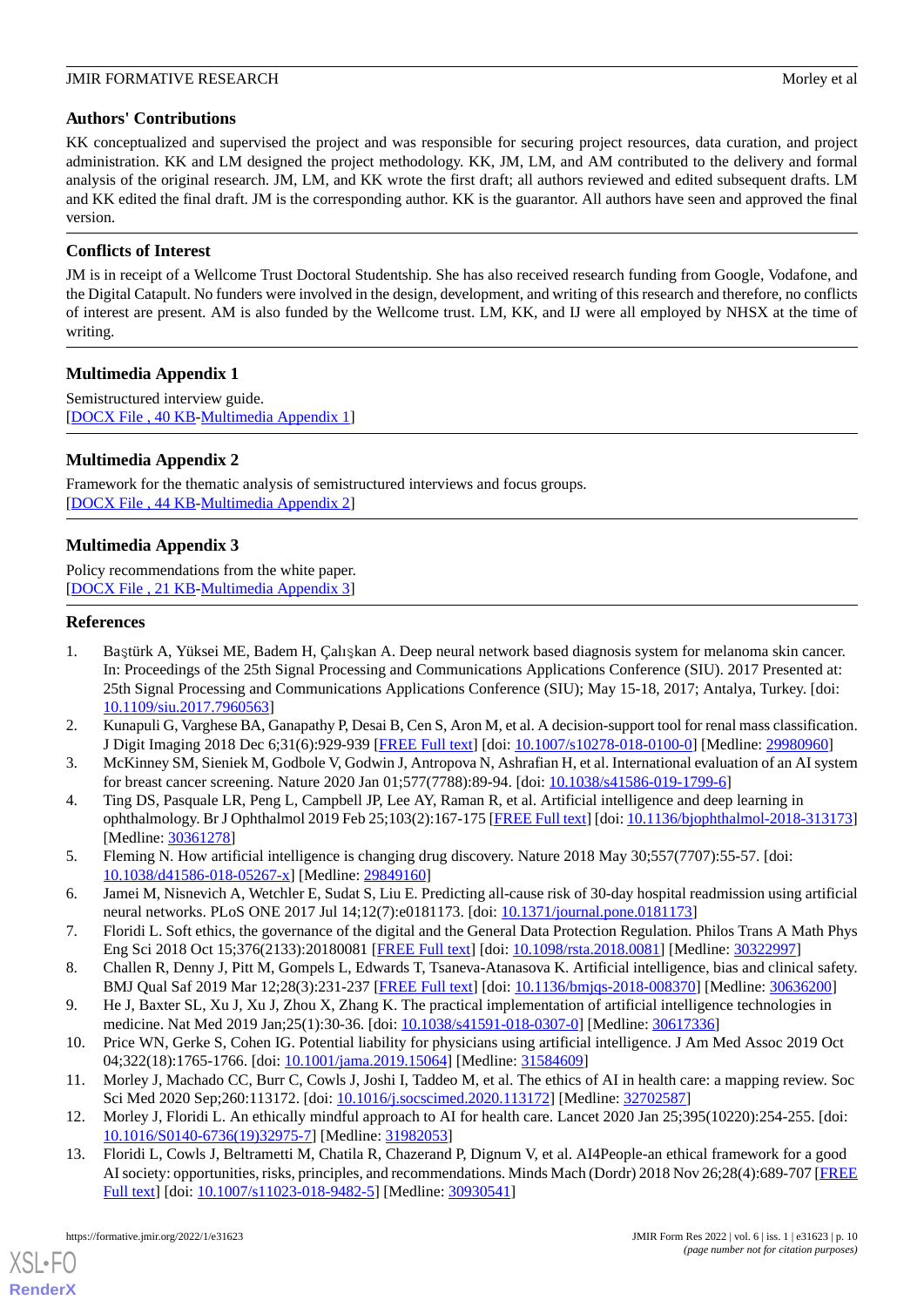- <span id="page-10-0"></span>14. Nadarzynski T, Miles O, Cowie A, Ridge D. Acceptability of artificial intelligence (AI)-led chatbot services in healthcare: a mixed-methods study. Digit Health 2019;5:2055207619871808 [[FREE Full text](https://journals.sagepub.com/doi/10.1177/2055207619871808?url_ver=Z39.88-2003&rfr_id=ori:rid:crossref.org&rfr_dat=cr_pub%3dpubmed)] [doi: [10.1177/2055207619871808\]](http://dx.doi.org/10.1177/2055207619871808) [Medline: [31467682](http://www.ncbi.nlm.nih.gov/entrez/query.fcgi?cmd=Retrieve&db=PubMed&list_uids=31467682&dopt=Abstract)]
- <span id="page-10-2"></span><span id="page-10-1"></span>15. Ashmore R, Calinescu R, Paterson C. Assuring the machine learning lifecycle: desiderata, methods, and challenges. arXiv. 2019. URL: <https://arxiv.org/abs/1905.04223> [accessed 2019-05-13]
- <span id="page-10-3"></span>16. Tsamados A, Aggarwal N, Cowls J, Morley J, Roberts H, Taddeo M, et al. The ethics of algorithms: key problems and solutions. AI & Soc 2021 Feb 20 [\[FREE Full text\]](https://papers.ssrn.com/sol3/papers.cfm?abstract_id=3662302) [doi: [10.1007/s00146-021-01154-8](http://dx.doi.org/10.1007/s00146-021-01154-8)]
- <span id="page-10-4"></span>17. Kuner C, Cate F, Lynskey O, Millard C, Loideain N, Svantesson D. Expanding the artificial intelligence-data protection debate. International Data Privacy Law 2018;8(4):289-292. [doi: [10.1093/idpl/ipy024](http://dx.doi.org/10.1093/idpl/ipy024)]
- <span id="page-10-5"></span>18. Kalkman S, Mostert M, Gerlinger C, van Delden JJ, van Thiel GJ. Responsible data sharing in international health research: a systematic review of principles and norms. BMC Med Ethics 2019 Mar 28;20(1):21 [[FREE Full text](https://bmcmedethics.biomedcentral.com/articles/10.1186/s12910-019-0359-9)] [doi: [10.1186/s12910-019-0359-9\]](http://dx.doi.org/10.1186/s12910-019-0359-9) [Medline: [30922290](http://www.ncbi.nlm.nih.gov/entrez/query.fcgi?cmd=Retrieve&db=PubMed&list_uids=30922290&dopt=Abstract)]
- <span id="page-10-6"></span>19. Floridi L. Translating principles into practices of digital ethics: five risks of being unethical. Philos Technol 2019 May 23;32(2):185-193. [doi: [10.1007/s13347-019-00354-x\]](http://dx.doi.org/10.1007/s13347-019-00354-x)
- <span id="page-10-7"></span>20. Feijóo C, Kwon Y, Bauer JM, Bohlin E, Howell B, Jain R, et al. Harnessing artificial intelligence (AI) to increase wellbeing for all: the case for a new technology diplomacy. Telecomm Policy 2020 Jul;44(6):101988 [[FREE Full text\]](http://europepmc.org/abstract/MED/32377031) [doi: [10.1016/j.telpol.2020.101988\]](http://dx.doi.org/10.1016/j.telpol.2020.101988) [Medline: [32377031\]](http://www.ncbi.nlm.nih.gov/entrez/query.fcgi?cmd=Retrieve&db=PubMed&list_uids=32377031&dopt=Abstract)
- <span id="page-10-8"></span>21. Allen B. The role of the FDA in ensuring the safety and efficacy of artificial intelligence software and devices. J Am Coll Radiol 2019 Feb;16(2):208-210. [doi: [10.1016/j.jacr.2018.09.007\]](http://dx.doi.org/10.1016/j.jacr.2018.09.007) [Medline: [30389329](http://www.ncbi.nlm.nih.gov/entrez/query.fcgi?cmd=Retrieve&db=PubMed&list_uids=30389329&dopt=Abstract)]
- <span id="page-10-9"></span>22. European Observatory on Health Systems and Policies, Morley J, Joshi I. Developing effective policy to support artificial intelligence in health and care. Eurohealth - World Health Organization. Regional Office for Europe. 2019. URL: [https:/](https://apps.who.int/iris/handle/10665/332522?locale-attribute=fr&) [/apps.who.int/iris/handle/10665/332522?locale-attribute=fr&](https://apps.who.int/iris/handle/10665/332522?locale-attribute=fr&) [accessed 2021-12-04]
- <span id="page-10-10"></span>23. Roberts H, Cowls J, Morley J, Taddeo M, Wang V, Floridi L. The Chinese approach to artificial intelligence: an analysis of policy, ethics, and regulation. AI Soc 2020 Jun 17;36(1):59-77. [doi: [10.1007/s00146-020-00992-2\]](http://dx.doi.org/10.1007/s00146-020-00992-2)
- <span id="page-10-11"></span>24. Liu C, Liu X, Wu F, Xie M, Feng Y, Hu C. Using artificial intelligence (Watson for Oncology) for treatment recommendations amongst Chinese patients with lung cancer: feasibility study. J Med Internet Res 2018 Sep 25;20(9):e11087 [\[FREE Full](https://www.jmir.org/2018/9/e11087/) [text](https://www.jmir.org/2018/9/e11087/)] [doi: [10.2196/11087\]](http://dx.doi.org/10.2196/11087) [Medline: [30257820\]](http://www.ncbi.nlm.nih.gov/entrez/query.fcgi?cmd=Retrieve&db=PubMed&list_uids=30257820&dopt=Abstract)
- <span id="page-10-13"></span><span id="page-10-12"></span>25. Zhou N, Zhang C, Lv H, Hao C, Li T, Zhu J, et al. Concordance study between IBM Watson for oncology and clinical practice for patients with cancer in China. Oncologist 2019 Jun 04;24(6):812-819 [\[FREE Full text\]](https://doi.org/10.1634/theoncologist.2018-0255) [doi: [10.1634/theoncologist.2018-0255\]](http://dx.doi.org/10.1634/theoncologist.2018-0255) [Medline: [30181315](http://www.ncbi.nlm.nih.gov/entrez/query.fcgi?cmd=Retrieve&db=PubMed&list_uids=30181315&dopt=Abstract)]
- <span id="page-10-14"></span>26. Floridi L. AI and its new winter: from myths to realities. Philos Technol 2020 Feb 29;33(1):1-3. [doi: [10.1007/s13347-020-00396-6\]](http://dx.doi.org/10.1007/s13347-020-00396-6)
- <span id="page-10-15"></span>27. Carter D. Regulation and ethics in artificial intelligence and machine learning technologies: where are we now? Who is responsible? Can the information professional play a role? Bus Inf Rev 2020 May 05;37(2):60-68. [doi: [10.1177/0266382120923962\]](http://dx.doi.org/10.1177/0266382120923962)
- <span id="page-10-16"></span>28. Randell B. A computer scientist's reactions to NPfIT. J Inf Technol 2007 Sep 01;22(3):222-234. [doi: [10.1057/palgrave.jit.2000106](http://dx.doi.org/10.1057/palgrave.jit.2000106)]
- <span id="page-10-17"></span>29. Ferretti A, Ronchi E, Vayena E. From principles to practice: benchmarking government guidance on health apps. Lancet Digit Health 2019 Jun;1(2):55-57. [doi: [10.1016/s2589-7500\(19\)30027-5\]](http://dx.doi.org/10.1016/s2589-7500(19)30027-5)
- <span id="page-10-19"></span><span id="page-10-18"></span>30. Macrae C. Governing the safety of artificial intelligence in healthcare. BMJ Qual Saf 2019 Jun;28(6):495-498. [doi: [10.1136/bmjqs-2019-009484\]](http://dx.doi.org/10.1136/bmjqs-2019-009484) [Medline: [30979783\]](http://www.ncbi.nlm.nih.gov/entrez/query.fcgi?cmd=Retrieve&db=PubMed&list_uids=30979783&dopt=Abstract)
- <span id="page-10-20"></span>31. Wirtz BW, Weyerer JC, Sturm BJ. The dark sides of artificial intelligence: an integrated ai governance framework for public administration. Int J Public Admin 2020 Apr 15;43(9):818-829. [doi: [10.1080/01900692.2020.1749851\]](http://dx.doi.org/10.1080/01900692.2020.1749851)
- <span id="page-10-21"></span>32. Moses L. Regulating in the Face of Sociotechnical Change. Oxfordshire, United Kingdom: Oxford University Press; 2017.
- <span id="page-10-22"></span>33. Noor KB. Case study: a strategic research methodology. Am J Appl Sci 2008 Nov 1;5(11):1602-1604. [doi: [10.3844/ajassp.2008.1602.1604\]](http://dx.doi.org/10.3844/ajassp.2008.1602.1604)
- <span id="page-10-23"></span>34. Walt G, Gilson L. Reforming the health sector in developing countries: the central role of policy analysis. Health Policy Plan 1994 Dec;9(4):353-370. [doi: [10.1093/heapol/9.4.353](http://dx.doi.org/10.1093/heapol/9.4.353)] [Medline: [10139469\]](http://www.ncbi.nlm.nih.gov/entrez/query.fcgi?cmd=Retrieve&db=PubMed&list_uids=10139469&dopt=Abstract)
- <span id="page-10-24"></span>35. Kirst-Ashman KK. Introduction to Social Work & Social Welfare: Critical Thinking Perspectives. Fifth Edition. Boston, MA: Cengage Learning; 2017.
- <span id="page-10-25"></span>36. Browne J, Coffey B, Cook K, Meiklejohn S, Palermo C. A guide to policy analysis as a research method. Health Promot Int 2019 Oct 01;34(5):1032-1044. [doi: [10.1093/heapro/day052](http://dx.doi.org/10.1093/heapro/day052)] [Medline: [30101276\]](http://www.ncbi.nlm.nih.gov/entrez/query.fcgi?cmd=Retrieve&db=PubMed&list_uids=30101276&dopt=Abstract)
- 37. Yang K. Quantitative methods for policy analysis. In: Fischer F, Miller GJ, Rabin J, Berman EM, editors. Handbook of Public Policy Analysis: Theory, Politics, and Methods. Oxfordshire, United Kingdom: Routledge; 2006.
- 38. Moran M, Rein M, Goodin RE. The Oxford Handbook of Public Policy. Oxford, United Kingdom: Oxford University Press; 2008:1-996.
- 39. Kernick D. Wanted--new methodologies for health service research. Is complexity theory the answer? Fam Pract 2006 Jun 03;23(3):385-390. [doi: [10.1093/fampra/cml011\]](http://dx.doi.org/10.1093/fampra/cml011) [Medline: [16597669\]](http://www.ncbi.nlm.nih.gov/entrez/query.fcgi?cmd=Retrieve&db=PubMed&list_uids=16597669&dopt=Abstract)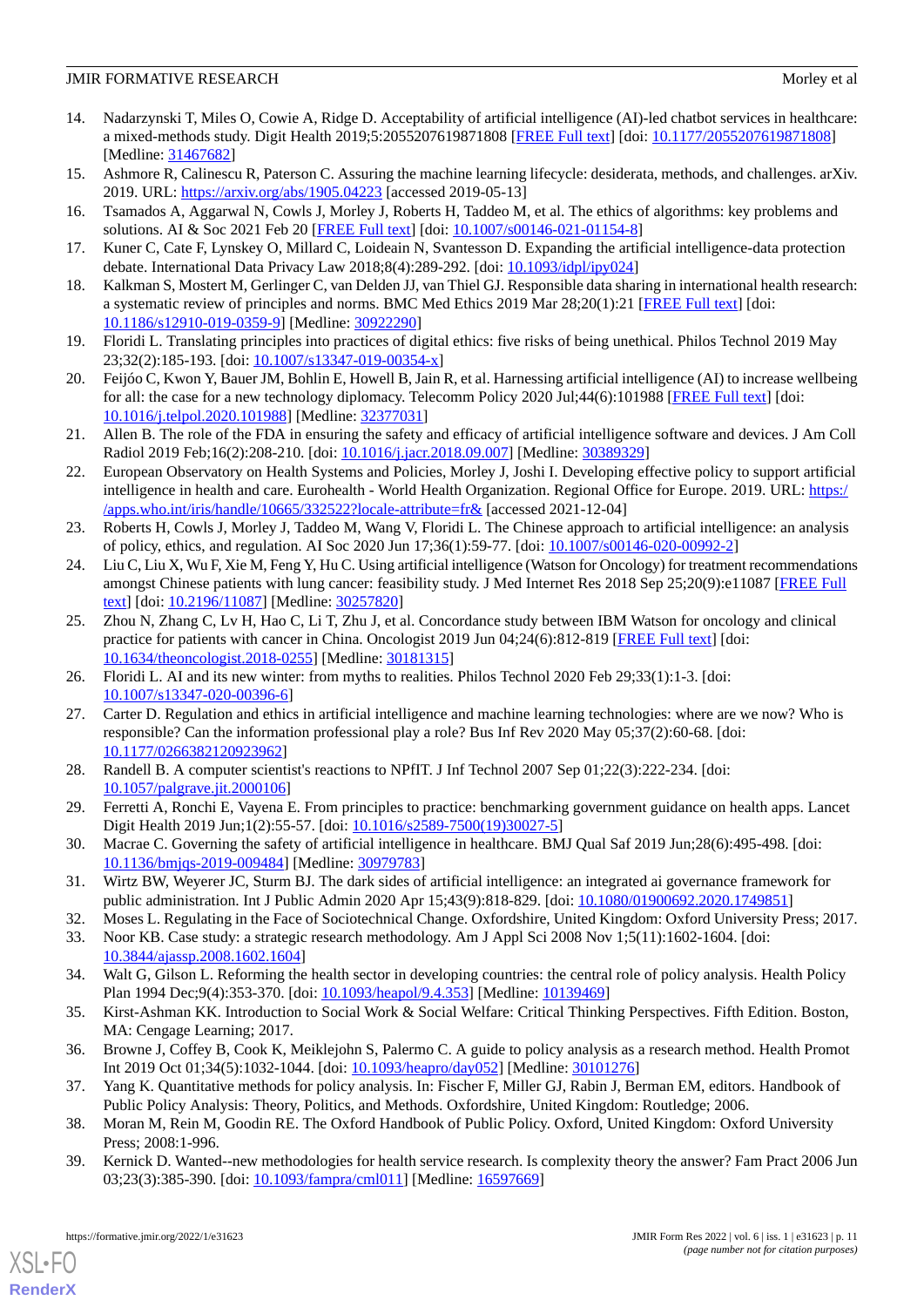- <span id="page-11-0"></span>40. Haynes P. Complexity theory and evaluation in public management. Public Manag Rev 2008 May 16;10(3):401-419. [doi: [10.1080/14719030802002766\]](http://dx.doi.org/10.1080/14719030802002766)
- <span id="page-11-2"></span><span id="page-11-1"></span>41. Breuer E, Lee L, De Silva M, Lund C. Using theory of change to design and evaluate public health interventions: a systematic review. Implement Sci 2016 May 06;11(1):63 [\[FREE Full text\]](https://implementationscience.biomedcentral.com/articles/10.1186/s13012-016-0422-6) [doi: [10.1186/s13012-016-0422-6\]](http://dx.doi.org/10.1186/s13012-016-0422-6) [Medline: [27153985\]](http://www.ncbi.nlm.nih.gov/entrez/query.fcgi?cmd=Retrieve&db=PubMed&list_uids=27153985&dopt=Abstract)
- <span id="page-11-3"></span>42. Stoker G, Evans M. Evidence-Based Policy Making in the Social Sciences: Methods That Matter. Oxford, United Kingdom: Oxford University Press; 2016.
- <span id="page-11-4"></span>43. Grant MJ, Booth A. A typology of reviews: an analysis of 14 review types and associated methodologies. Health Info Libr J 2009 Jun;26(2):91-108 [[FREE Full text](https://doi.org/10.1111/j.1471-1842.2009.00848.x)] [doi: [10.1111/j.1471-1842.2009.00848.x\]](http://dx.doi.org/10.1111/j.1471-1842.2009.00848.x) [Medline: [19490148\]](http://www.ncbi.nlm.nih.gov/entrez/query.fcgi?cmd=Retrieve&db=PubMed&list_uids=19490148&dopt=Abstract)
- <span id="page-11-5"></span>44. Ben-Israel D, Jacobs WB, Casha S, Lang S, Ryu WH, de Lotbiniere-Bassett M, et al. The impact of machine learning on patient care: a systematic review. Artif Intell Med 2020 Mar;103:101785. [doi: [10.1016/j.artmed.2019.101785\]](http://dx.doi.org/10.1016/j.artmed.2019.101785) [Medline: [32143792](http://www.ncbi.nlm.nih.gov/entrez/query.fcgi?cmd=Retrieve&db=PubMed&list_uids=32143792&dopt=Abstract)]
- <span id="page-11-6"></span>45. Dixon-Woods M, Agarwal S, Jones D, Young B, Sutton A. Synthesising qualitative and quantitative evidence: a review of possible methods. J Health Serv Res Policy 2005 Jan 22;10(1):45-53. [doi: [10.1177/135581960501000110\]](http://dx.doi.org/10.1177/135581960501000110) [Medline: [15667704](http://www.ncbi.nlm.nih.gov/entrez/query.fcgi?cmd=Retrieve&db=PubMed&list_uids=15667704&dopt=Abstract)]
- <span id="page-11-7"></span>46. Ream M, Woods T, Joshi I, Day L. Accelerating aritifical intelligence in health and care: results from a state of the nation survey. The AHSN Network. 2018. URL: [https://wessexahsn.org.uk/img/news/](https://wessexahsn.org.uk/img/news/AHSN%20Network%20AI%20Report-1536078823.pdf) [AHSN%20Network%20AI%20Report-1536078823.pdf](https://wessexahsn.org.uk/img/news/AHSN%20Network%20AI%20Report-1536078823.pdf) [accessed 2021-12-05]
- <span id="page-11-8"></span>47. Salathé M, Wiegand T, Wenzel M. Focus group on artificial intelligence for health. arXiv. 2018. URL: [http://arxiv.org/abs/](http://arxiv.org/abs/1809.04797) [1809.04797](http://arxiv.org/abs/1809.04797) [accessed 2021-10-30]
- <span id="page-11-9"></span>48. Binns R, Gallo V. An overview of the auditing framework for artificial intelligence and its core components. Information Commissioner's Office. 2019. URL: [https://ico.org.uk/about-the-ico/news-and-events/](https://ico.org.uk/about-the-ico/news-and-events/ai-blog-an-overview-of-the-auditing-framework-for-artificial-intelligence-and-its-core-components/)
- <span id="page-11-10"></span>[ai-blog-an-overview-of-the-auditing-framework-for-artificial-intelligence-and-its-core-components/](https://ico.org.uk/about-the-ico/news-and-events/ai-blog-an-overview-of-the-auditing-framework-for-artificial-intelligence-and-its-core-components/) [accessed 2021-12-13] 49. Floridi L. The method of levels of abstraction. Minds Mach 2008 Aug 15;18(3):303-329. [doi: [10.1007/s11023-008-9113-7\]](http://dx.doi.org/10.1007/s11023-008-9113-7)
- <span id="page-11-12"></span><span id="page-11-11"></span>50. Barn BS. Mapping the public debate on ethical concerns: algorithms in mainstream media. J Inf Commun Ethics Soc 2019 Aug 22;18(1):124-139. [doi: [10.1108/jices-04-2019-0039\]](http://dx.doi.org/10.1108/jices-04-2019-0039)
- <span id="page-11-13"></span>51. Holohan N, Braghin S, Aonghusa PM, Levacher K. Diffprivlib: the IBM differential privacy library. arXiv. 2019. URL: <http://arxiv.org/abs/1907.02444> [accessed 2021-07-30]
- <span id="page-11-14"></span>52. Crawford K, Calo R. There is a blind spot in AI research. Nature 2016 Oct 20;538(7625):311-313. [doi: [10.1038/538311a](http://dx.doi.org/10.1038/538311a)] [Medline: [27762391](http://www.ncbi.nlm.nih.gov/entrez/query.fcgi?cmd=Retrieve&db=PubMed&list_uids=27762391&dopt=Abstract)]
- <span id="page-11-15"></span>53. Kemper J, Kolkman D. Transparent to whom? No algorithmic accountability without a critical audience. Inform Commun Society 2018 Jun 18;22(14):2081-2096. [doi: [10.1080/1369118x.2018.1477967](http://dx.doi.org/10.1080/1369118x.2018.1477967)]
- <span id="page-11-16"></span>54. Aitken M, Tully MP, Porteous C, Denegri S, Cunningham-Burley S, Banner N, et al. Consensus statement on public involvement and engagement with data intensive health research. Int J Popul Data Sci 2019 Feb 12;4(1):586 [\[FREE Full](http://europepmc.org/abstract/MED/34095528) [text](http://europepmc.org/abstract/MED/34095528)] [doi: [10.23889/ijpds.v4i1.586](http://dx.doi.org/10.23889/ijpds.v4i1.586)] [Medline: [34095528\]](http://www.ncbi.nlm.nih.gov/entrez/query.fcgi?cmd=Retrieve&db=PubMed&list_uids=34095528&dopt=Abstract)
- <span id="page-11-17"></span>55. Bartoletti I. AI in healthcare: ethical and privacy challenges. In: Riaño D, Wilk S, ten Teije A, editors. Artificial Intelligence in Medicine. Cham: Springer; 2019:7-10.
- <span id="page-11-18"></span>56. Arnold M, Bellamy R, Hind M, Houde S, Mehta S, Mojsilovic A, et al. FactSheets: increasing trust in AI services through supplier's declarations of conformity. arXiv. 2018. URL:<http://arxiv.org/abs/1808.07261> [accessed 2021-03-30]
- <span id="page-11-19"></span>57. Larson DB, Harvey H, Rubin DL, Irani N, Tse JR, Langlotz CP. Regulatory frameworks for development and evaluation of artificial intelligence-based diagnostic imaging algorithms: summary and recommendations. J Am Coll Radiol 2021 Mar;18(3 Pt A):413-424 [\[FREE Full text](http://europepmc.org/abstract/MED/33096088)] [doi: [10.1016/j.jacr.2020.09.060](http://dx.doi.org/10.1016/j.jacr.2020.09.060)] [Medline: [33096088](http://www.ncbi.nlm.nih.gov/entrez/query.fcgi?cmd=Retrieve&db=PubMed&list_uids=33096088&dopt=Abstract)]
- <span id="page-11-20"></span>58. Liu X, Cruz Rivera S, Moher D, Calvert MJ, Denniston AK, Ashrafian H, et al. Reporting guidelines for clinical trial reports for interventions involving artificial intelligence: the CONSORT-AI extension. Lancet Digit Health 2020 Oct 09;2(10):537-548 [[FREE Full text](http://europepmc.org/abstract/MED/32908284)] [doi: [10.1016/S2589-7500\(20\)30218-1\]](http://dx.doi.org/10.1016/S2589-7500(20)30218-1)
- 59. Vayena E, Haeusermann T, Adjekum A, Blasimme A. Digital health: meeting the ethical and policy challenges. Swiss Med Wkly 2018 Dec 29;148:w14571 [[FREE Full text](http://doi.emh.ch/10.4414/smw.2018.14571)] [doi: [10.4414/smw.2018.14571](http://dx.doi.org/10.4414/smw.2018.14571)] [Medline: [29376547\]](http://www.ncbi.nlm.nih.gov/entrez/query.fcgi?cmd=Retrieve&db=PubMed&list_uids=29376547&dopt=Abstract)
- 60. World Health Organization. Ethics and Governance of Artificial Intelligence for Health. Geneva: World Health Organization; 2021:1-150.

# **Abbreviations**

**AI:** artificial intelligence **CONSORT:** Consolidated Standards of Reporting Trials **FG-AI4H:** Focus Group on Artificial Intelligence for Health **GDHP:** Global Digital Health Partnership **GPAI:** Global Partnership on AI **HADCL:** Health Authority Data Collaboration Laboratory **ITU:** International Telecommunication Union **NCCID:** National COVID-19 Chest Imaging Database